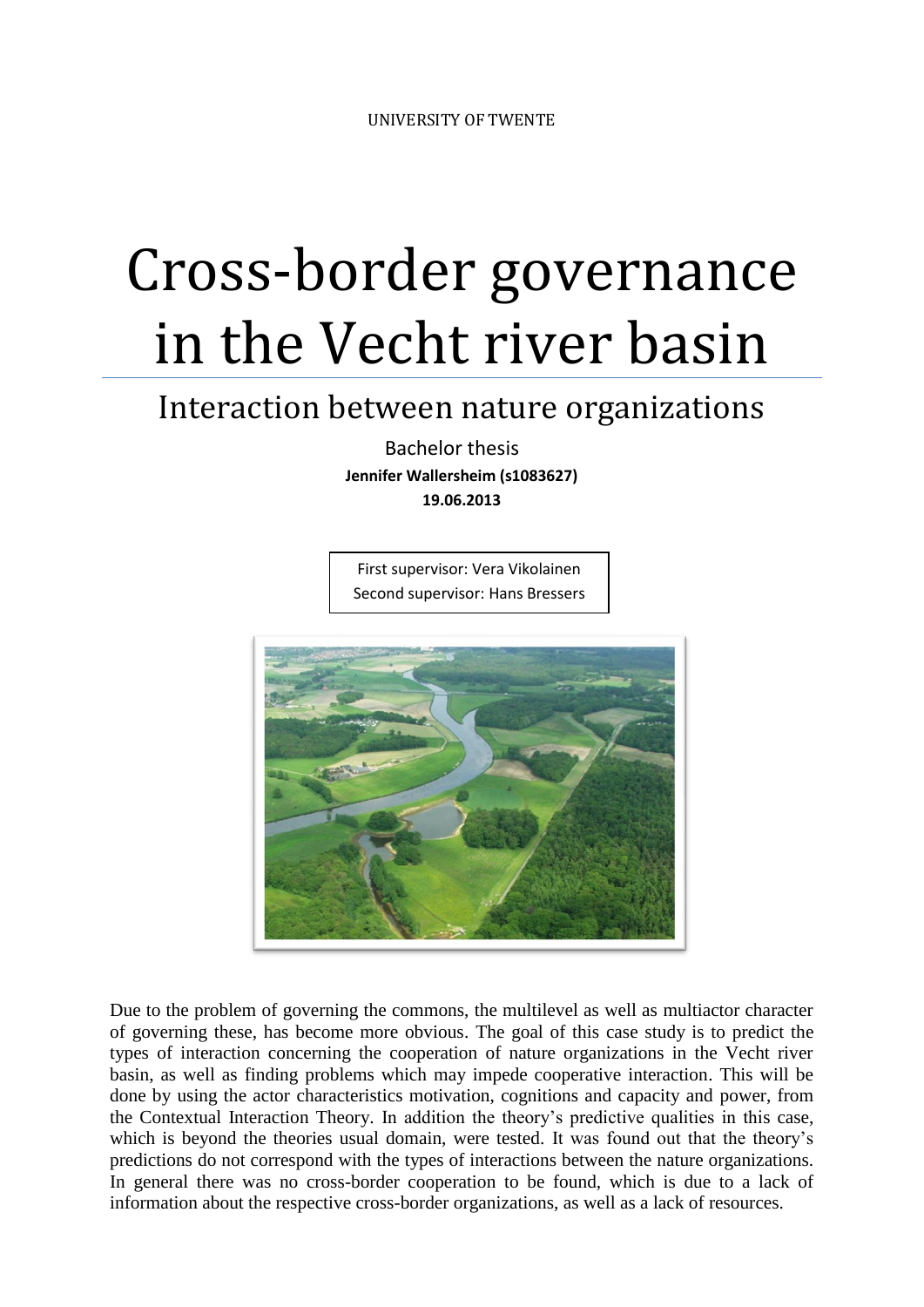# Table of contents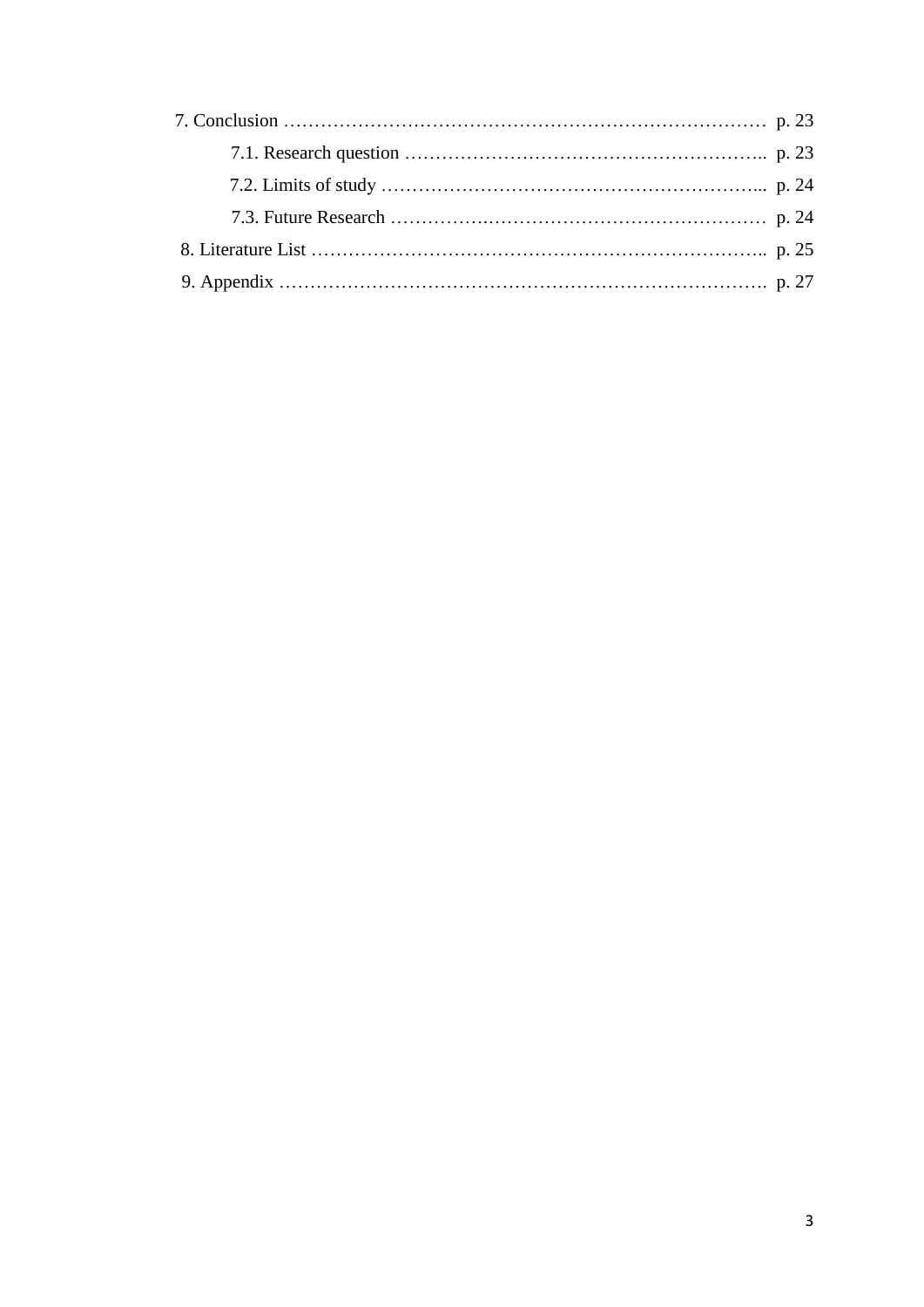#### 1. Introduction

#### *1.1 Background and Framework*

Research that deals with the cross-border cooperation of public governance actors in the Vecht river or the implementation of the Water Framework Directive has been conducted extensively (Coenen & Lulofs , 2007; Wiering et al, 2010); in contrast there is a lack of research concerning interaction between actors operating in the civil and private field, which has been found out by contacting researchers dealing with the governance of the Vecht river basin. Therefore this study concentrates on the cross-border interaction of civil nature organizations thus on NGOs, as these organizations also play a vital part in the Vecht river basin (Initiator Bestandsaufnahme, 2008). It is to point out that the broader context of this study relates to the implementation of the Vechtetalstrategy whereas the focus is laid on the cooperation of the nature organizations. In addition it should be kept in mind that the CIT's focus is meant to be on the application of a policy and thus the theory is used beyond its domain as it is focused mainly on cooperation in this research.

The specific research question which is dealt with in this case study is "*what types of interaction can be found between the nature organizations in the Vecht river basin and to what extent do the types of interaction predicted by the theory correspond with the interaction responses of the nature organizations?".*

It was examined which type of interaction can be predicted, in each round of cross-border interaction between the nature organizations, so between each Dutch and German organization, in the Vecht river basin while having the broad focus on the application of the Vechtetalstrategy. It was figured out which actor characteristics hinder interaction or impede more cooperative types of interaction as well as it was reported about recommendations for improving the type of interaction. This was done only by using the Contextual Interaction theory and it's so called actor characteristics, motivation, cognitions and capacity and power which determine the type of interaction among the implementing actors (Bressers, 2004). In addition the theory's predictions were compared with the "real" types of interaction found between the nature organizations in order to test the theory's predictive qualities in this specific case and it was looked at reasons for divergences between the theory and "reality".

It was figured out that in every interaction round the predicted type of interaction differed with the type of interaction found between the nature organizations which is due to two reasons the nature of the question asked to find out about the type of interaction which was only indirectly specified by the organizations and the fact that there is no relational setting between the actors which changes the determination of the type of interaction and makes each actors' capacity much more important.

The main reasons for why there is no cooperative interaction to be found between the crossborder NGOs are lacking resources like finances, personnel and time and the fact that the nature organizations do not possess enough information about each other. Thus it is suggested for the nature organizations to get to know each other and gain more support from for instance private people. Additionally it was found that the NGOs are dependent on a range of actors like water boards and municipalities which may impede the fulfillment of their interests if the nature organizations are not assertive and thus strong enough which they however could become by cooperating cross-border.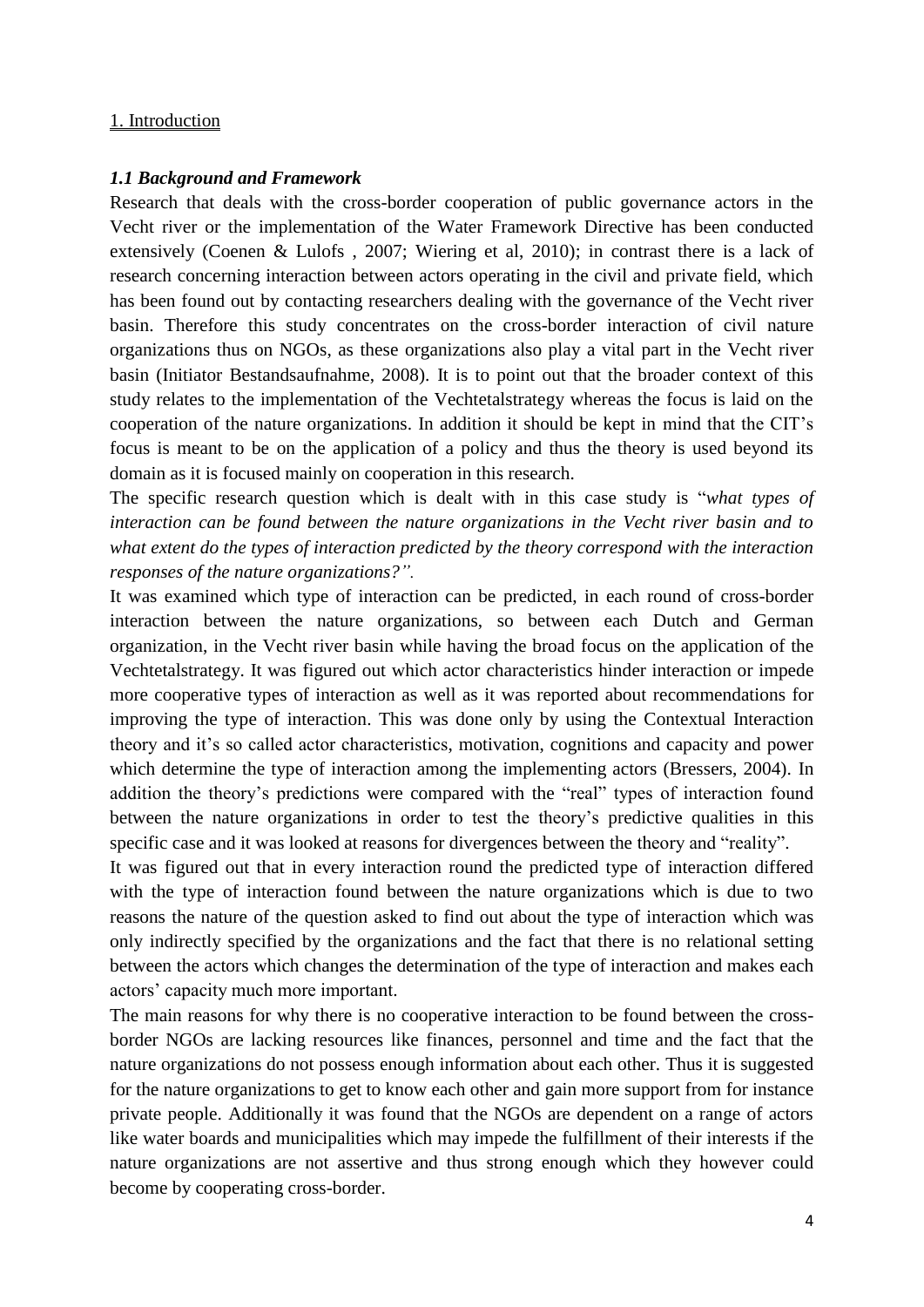#### *1.2 Motivation and Relevance of findings*

It is important to specify the types of interaction in the civil sphere in the Vecht river basin and thus see if the interaction needs to be enhanced in form of developing it into a more cooperative type of interaction; as cooperative behavior is important when it comes to governing water as well as pastures and forests which demonstrate part of the river basin and are defined as common pool resources (Ostrom et al, 1999).

Common pool resources are characterized by the fact that it is difficult to exclude the access of possible users and each user decreases the welfare or ability of the other users when availing oneself of the common pool resource (Berkes, 2008).

In order to understand the importance of cooperation between the actors in governing common pool resources, the parable of the tragedy of the commons will be described, it is a parable about a town in which sheep are raised. In this town, there is an abundance of land, which is owned collectively by the town residents, however the number of sheep raised on the land grows as the individual benefits from that but the amount of land does not grow, thus the land looses the ability to replenish and therewith becomes barren (Mankiw & Taylor, 2006). This happened because the resident individually gained from raising more sheep contributing to a small part of the problem however as collectively the number of sheep became excessive the problem of overgrazing was too strong. Thus the problem occurred because of neglecting a negative externality. This parable shows very well the subtractability characteristic of the common resources meaning the use of a common resource by one person diminishes the other people's use of it and due to this, the common resource tends to be used too excessively which makes it important to govern these resources properly. This means with all potential actors involved. More specifically this means with regard to the Vecht river basin that all public, private and civil actors need to cooperate horizontally as well as vertically. It is important to understand the scale and institutional linkages in multilevel governance of the commons with regard to public, private and civil actors (Berkes, 2008), and thus study the cooperation of all of these actors; however this research will concentrate and generate new knowledge about the horizontal interaction of the civil actors and thus only provide a small contribution to the understanding of the whole multi-level governance of the Vecht basin.

An additional argument in favor for more cooperative types of interaction, is delivered by the Vechtetalstrategy (Grenzüberschreitende Vechtetal-Strategie/ Grensoverschrijdende Vechtvisie or Ruimte voor de Vecht), which can be seen as the key document with the purpose to establish cross-border cooperation, it points at the fact that water, as well as nature does not know borders and thus does not stop at borders and thus implies joint action from both sides of the border, in addition cross border cooperation grants the possibility that further countries can learn from each other and thus profit from the situation (INTERREG, 2009).

In addition it is important to test the theory's prediction and compare them with the "real" types of interaction found between the nature organizations in order to see whether the theory's predictions are right in this particular case, although it is beyond the usual scope of the theory, and to give reasons for incompatibility which may also be applicable for future cases and thus improve the living theory.

Furthermore it is to mention that this topic of water governance with a focus on civil organization cooperation is of particular interest, as there has not been any research on cross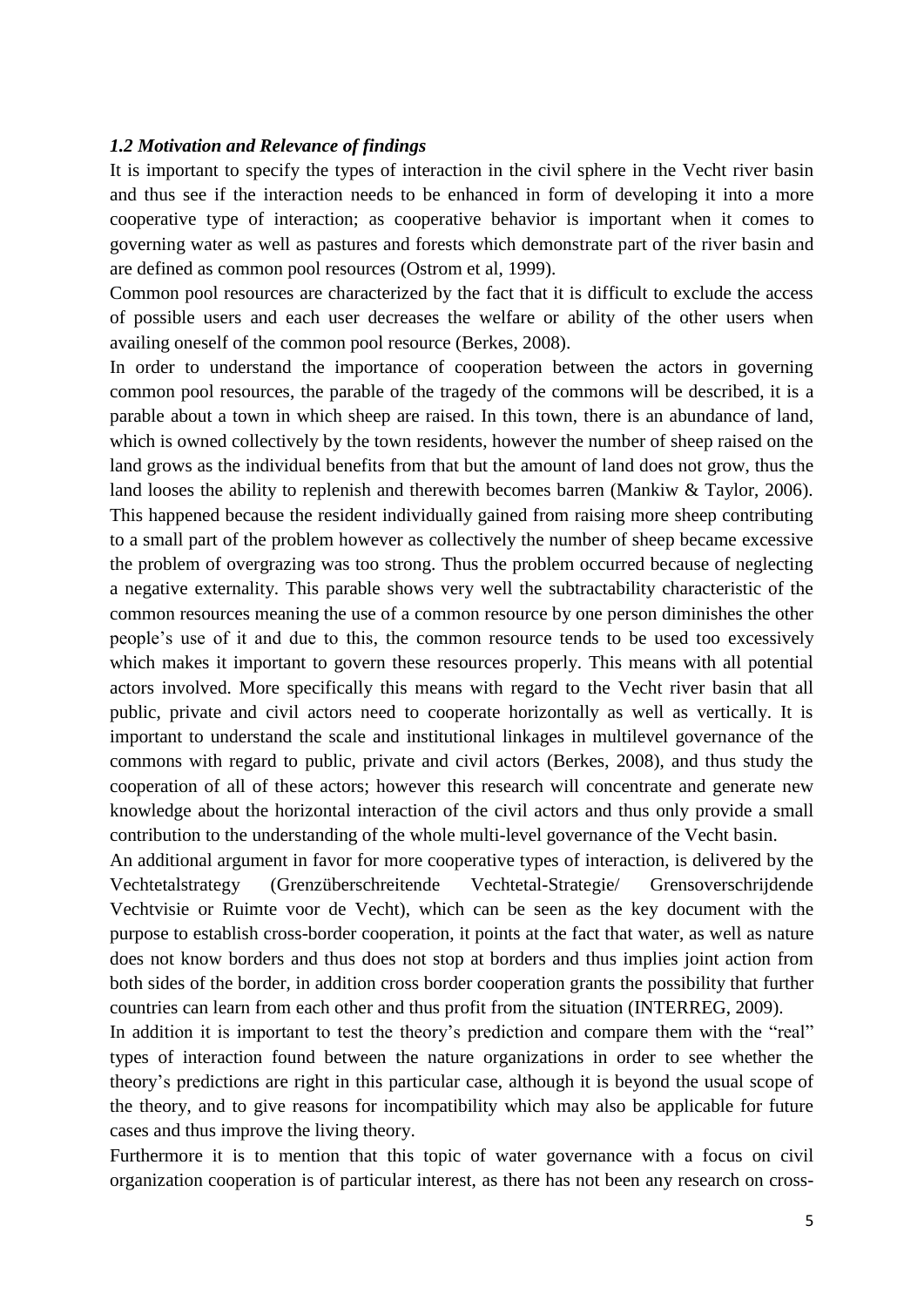border civil cooperation until now, while joint action implied by the Vechtetalstrategy applies also to the civil actors. Due to the fact that there has not been any research, there is also the risk that the types of interaction to be found are not of cooperative nature. However this research is seen as supportive for the specific organizations as potential weaknesses or problems in the interaction or reasons, referring to the actor-characteristics, for noninteraction can be detected and thus interaction improved or established.

To come to a conclusion the purpose of this study is to create knowledge that can be used as recommendation for improvement of the civil interaction in the Vecht river basin, as well as the usefulness of the theory concerning this cross-border interaction case. Next the outline of this paper will be described.

# *1.3 Outline*

The paper is structured as follows. First of all some facts about the Vecht river basin are mentioned, afterwards the Vechtetalstrategy (also "Ruimte voor de Vecht") is described. After that the nature organizations in the Vecht river are shortly introduced. Next it is proceeded with the theoretical framework, explaining the choice of the theory, the assumptions and actor characteristics, as well as the CIT's use within this study. Thereafter the research methodology is outlined, incorporating the research questions, the framework and methods in which it is also looked at the data collection and data analysis and possible threats and validity considerations. The analysis is divided into five parts according to the sub-research questions. Lastly a conclusion is drawn, while also looking at the limitations of this study as well as future research.

# 2. The Vechtetalstrategy / Ruimte voor de Vecht

#### *2.1 The Vecht river basin*

Before coming to the Vechtetalstrategy, some details about the Vecht will shortly be listed. The Vecht belongs to the Rhine area, the river originates in the federal state of North-Rhine Westphalia in Germany and then passes through lower Saxony over the Dutch-German border through the Dutch province Overijssel.

The whole basin area covers about 6300km² (Coenen & Lulofs, 2007). Its length is about 167 kilometers. There are several Natura 2000 areas to be found in the Vecht river basin which have to be designated as special areas of conservation according to the Habitats Directive (92/43/EEC) of the European Union (European Commission, 2013). It is to point out that these areas are not meant for excluding all human activities and are often privately owned while it is ensured that upcoming management of these areas are sustainable. The topic map nature shows the Natura 2000 areas along the river (DHV & NWP, 2009).

Following the Vechtetalstrategy (also: Ruimte voor de Vecht) and its purpose will be described.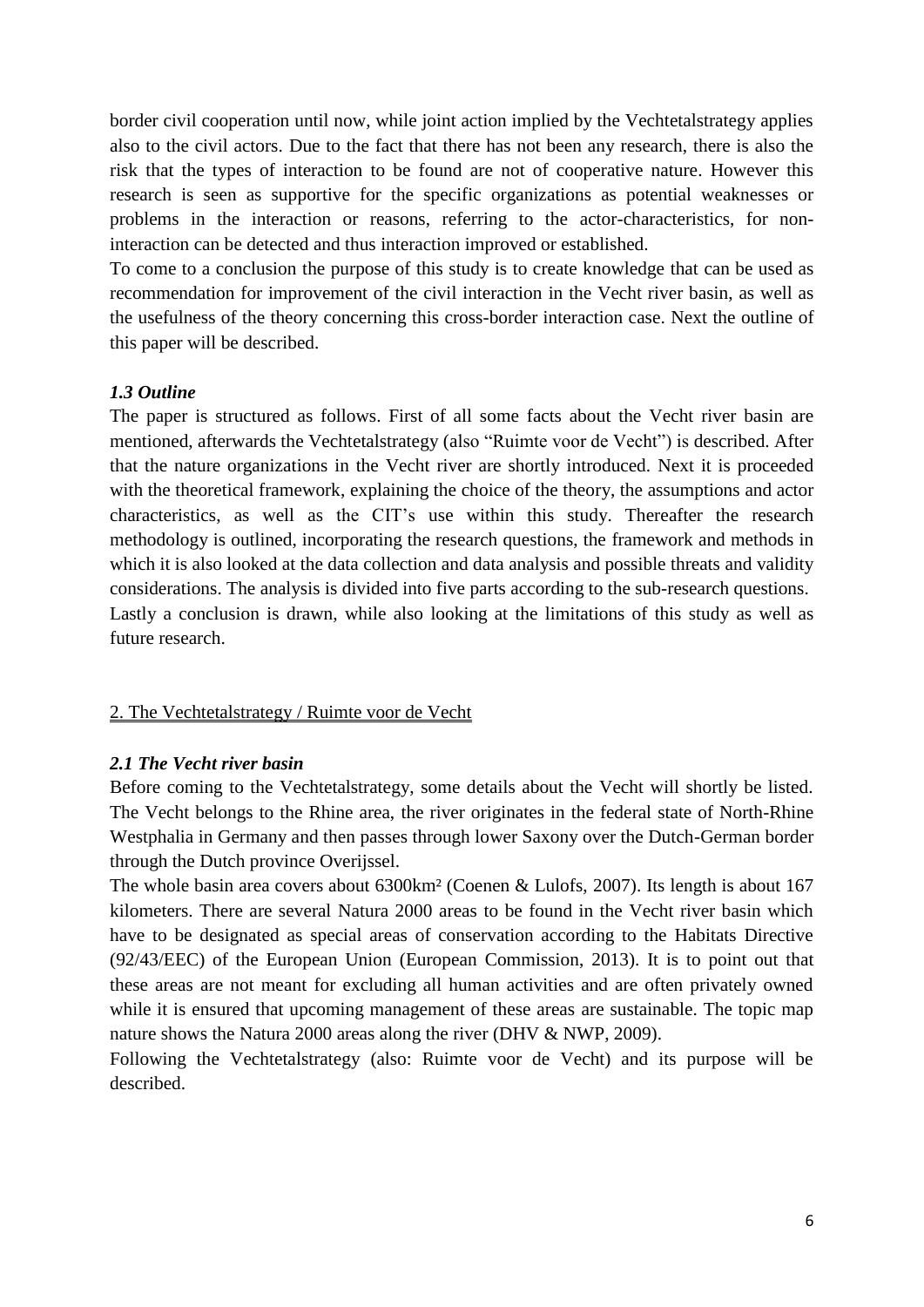#### *2.2 The Vechtetalstrategy – Ruimte voor de Vecht*

As already mentioned the Vechtetalstrategy (Grenzüberschreitende Vechtetal-Strategie/Grensoverschrijdende Vechtvisie) is the most important document in the crossborder interaction between the actors. The strategy is an INTERREG project and thus cofinanced by the EU. It has the purpose to establish sustainable as well as lasting cooperation between all the actors involved, as this improves the effectiveness of the strategy as well as ensures cooperation after the end of this project (INTERREG, 2009). In the short run the concrete projects implied in the strategy should be realized, the time horizon is directed from 2009 towards 2013, whereas the long time horizon is directed towards 2050.

In the Vechtetalstrategy governmental as well as non-governmental actors like the nature NGOs, this research will focus on, play a role, it is however no public policy, meaning it is not mandatory to implement the projects incorporated in the strategy as it works on a voluntary basis and is thus not legally binding (Initiator Bestandsaufnahme, 2008). The Vechtetalstrategy was developed by expanding the Dutch strategy "Ruimte voor de Vecht", they are complementary documents and well-matched concerning the goals and organization of those. There is especially one project called "renaturation Vecht, nature protection and water quality" which concerns cross-border cooperation and in which the nature protection organizations have to play an essential role.

In general the Vechtetalstrategy has projects in four spheres: water management, nature protection, spatial planning and economy referring to the extension of tourism in this area (INTERREG, 2009). There is the common desire for cross-border cooperation in order to realize the projects incorporated in the Vechtetalstrategy. In addition it is seen as productive that as many actors as possible support this strategy.

As already mentioned there are some reasons for cooperation between the Dutch and German part of the Vecht river, as there is the possibility to learn from each other and to profit mutually from the development of the Vechtetal into a lively river basin (INTERREG, 2009). In addition it is seen as necessary to work together as the basin does not know borders; in the Vechtetalstrategy it is indicated that cooperation is aspired where it is possible and independent work of each country only where it is necessary. The strategy tries to find the median between Dutch and German perceptions, emphasizing similarities but also leaving some room for local and regional particularities.

Five long term development goals are specified in the Vechtetalstrategy including the exhaustion of the whole potential of the concept living Vecht, keeping the pastures in the Vecht and shaping them by farming, nature and tourism, attracting and directing visitors and making people aware of the Vecht river basin (INTERREG, 2009).

Concerning nature protection it is mentioned that the Vecht possesses a lot of potential for nature development, there is the chance that in the pastures, nature protection areas develop that cover almost the whole area along the river. Essential means for nature development are renaturation and extension of green areas in the pastures, as well as developing new Natura 2000 areas. The concrete cooperation concerning the conservation and extension of nature protection areas was low at the initiation of the strategy in 2009, so it is even more interesting to find out whether this improved due to the strategy or still needs some time.

Next the nature organizations in the Vecht river basin will be shortly introduced.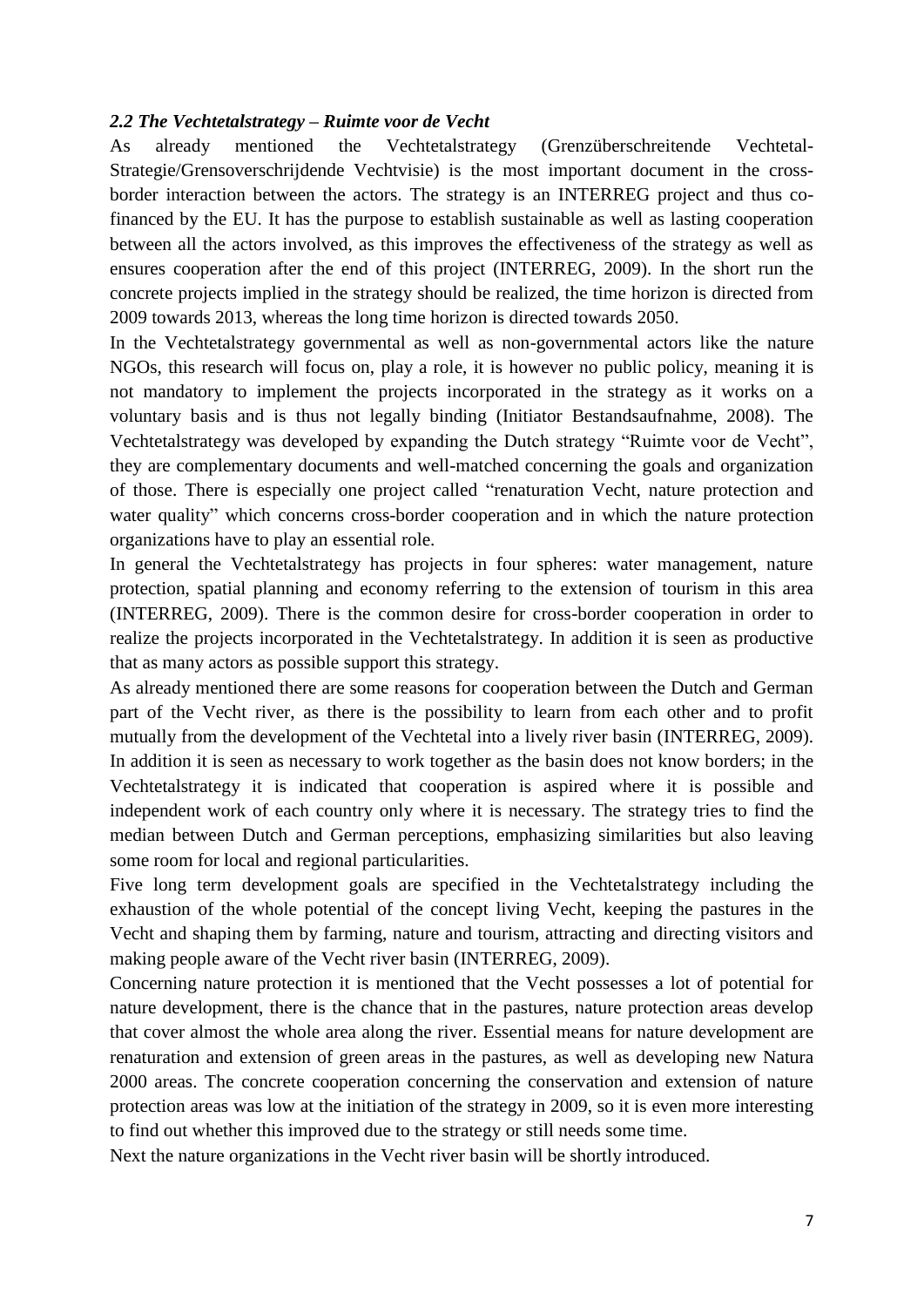#### 3. The nature protection organizations in the Vecht

#### *3.1. German Actors*

# *3.1.1. NABU*

NABU is a German non-governmental nature protection organization. The organization especially deals with concrete goals which concern nature protection within Germany but also abroad, including the protection of rivers, forests and animal species (Initiator Bestandsaufnahme, 2008). Concerning the Vecht river basin the circle group "NABU Grafschaft Bentheim" located between the regional and local level (Kreislevel), is interested in the improvement of the ecological framework conditions, as well as a soft development of tourism and protection of natural areas (Questionnaire NABU, 2013).

#### *3.1.2. BUND*

The "Bund für Umwelt und Naturschutz Deutschland" abbreviation BUND, is one of the largest environmental organizations active in whole Germany (Initiator Bestandsaufnahme, 2008). It is a non-governmental organization which is financed only by donations and membership fees. The circle group "BUND Grafschaft Bentheim", on which this research will focus, is also located on the "Kreislevel" and actively concerned with nature protection, especially with the fostering of the Vecht wetlands and with the protection of the natural areas in the basin (Questionnaire BUND, 2013).

#### *3.2. Dutch Actors*

#### *3.2.1. Groen Platform Vecht*

The Groen Platform Vecht is located on the province level, Overijssel. It consists of the local natural and environmental organizations in the Vecht. The Platform can be distinguished into five bigger natural organization groups which are non-governmental, "De Koppel" in Hardenberg, "Vereniging Natuur en Milieu De Vechtstreek" in Ommen, "Vrienden van Dalfsen" in Dalfsen, "Koninklijke Nederlandse Natuurhistorische Vereniging" (KNNV) located in Zwolle and the "Initiatiefgroep IJssel-Vechtdelta", in Dalfsen-Zwolle. It is to mention that there are some more nature organizations to be found which belong under these bigger natural organizations and thus are indirectly incorporated. The aims and interests of these organizations are a bit more diversified, KNNV and Vrienden van Dalfsen mainly care about their local base which is not on the border and their aim is to give advice to the province Overijssel concerning actions in the Vecht basin (Questionnaire KNNV & Vrienden, 2013). Whereas de Koppel has an educational purpose, it wants to make people aware of the nature preservation and investing in nature importance in order to enhance biodiversity; in addition de Koppel is an umbrella organization of 12 smaller nature organizations in the Vecht (Questionnaire De Koppel, 2013). Vereniging Natuur en Milieu De Vechtstreek is concerned with developing the river into a natural lively river, as well as increasing the biological diversity in the basin (Questionnaire Vereniging, 2013). The Initatiefgroep Ijssel-Vechtdelta deals with the restoration of the meanders and inundations of the Vecht, and it also wants to create a lively river basin (Questionnaire Initiatiefgroep, 2013). Now it is proceeded with the theoretical framework.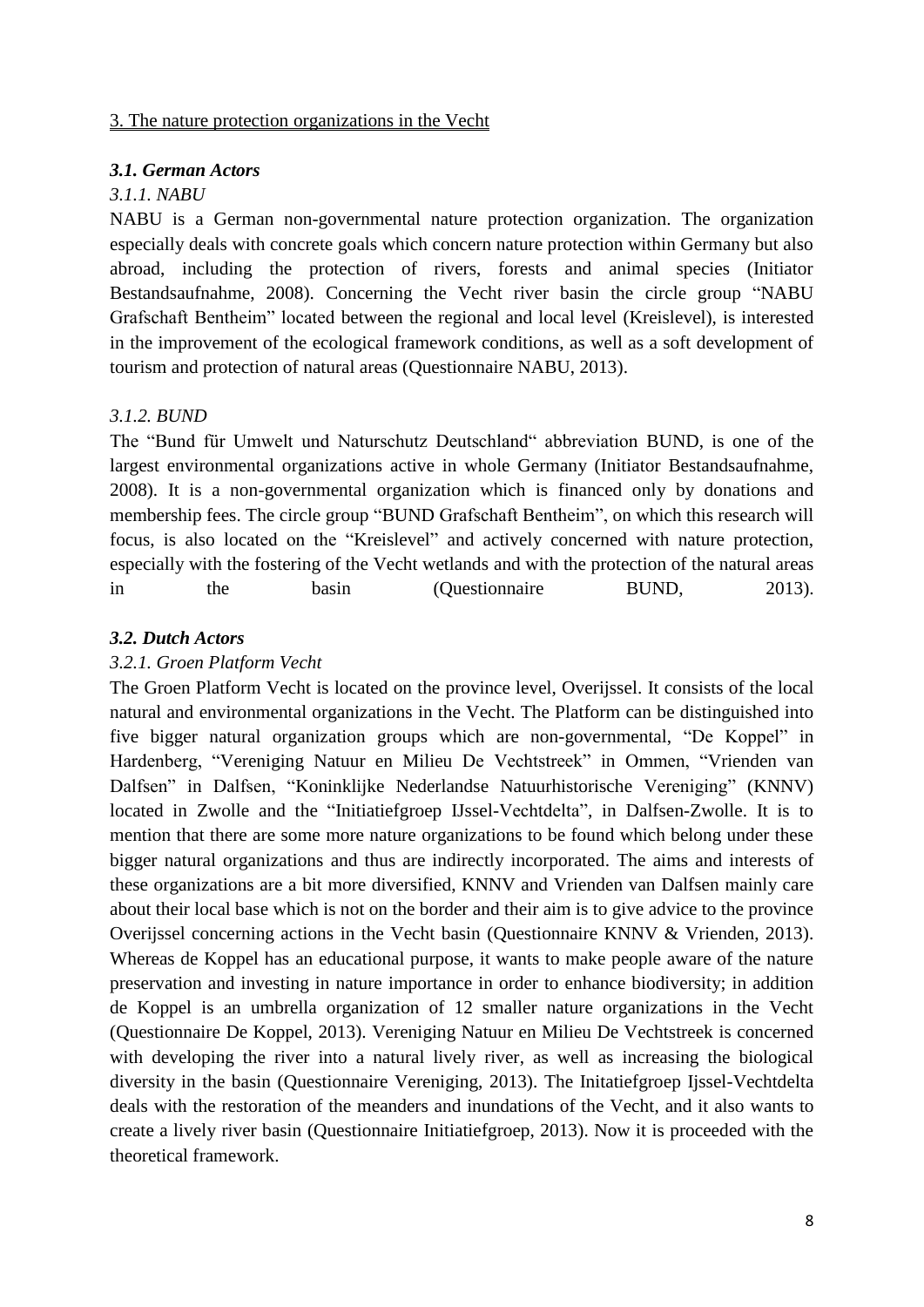# 4. Theoretical framework – Contextual Interaction theory

#### *4.1. Choice of the theory*

The theory that will be used, in order to find an answer to the research question, is the contextual interaction theory. This theory was chosen because of its' use of the three core actor characteristics, as well as its' focus on the implementation of a policy or project, whereas other theories like actor-centered institutionalism or institutional analysis do not have this focus at all (Owens, 2008). However in this study the central focus will be laid on cooperation which is tried to be predicted by the type of interaction determined with the use of the actor characteristics. The choice of the three specific actor characteristics can be justified due to the reason that as Owens (2008) describes it, there are a lot of variables that are important in explaining interaction processes however the three variables motivation, cognitions, capacity and power are the most essential ones, as every variable that may explain an interaction process can be directly linked to one of these three core actor characteristics. Next the theory's assumptions will be approached.

# *4.2 Assumptions*

In the classical application of the Contextual interaction theory (CIT) it is distinguished between two actors, the target group which is necessary to realize the policy and the implementer which is seen as a governmental agency, and thus officially charged with the implementation (Bressers, 2004; Owens, 2008). Thus the theory assumes that actor interaction processes, are processes between the target group and the implementer. Furthermore the contextual interaction theory assumes that "policy processes are [multi] actor interaction processes", which are built by the combination of three key actor characteristics (Vikolainen, 2012, p.38). These characteristics are their motivations, their cognitions and their capacity and power. They stipulate the type of interaction, as due to their presence or absence different types of interaction can be specified. The just mentioned characteristics determine the social interaction processes between the actors and therewith can be described as the main driving force of the interaction (Boer & Bressers, 2011). Thus the characteristics can also be seen as having "a strong explanatory power of the course and results of interaction processes" (Bressers, 2009, p.135). All other potential factors influence the policy process only by influencing the three key actor characteristics (Boer & Bressers, 2011). In addition the characteristics can be shaped in the course of the process due to for instance gained experiences, and therewith alter the social interaction process and thus the type of interaction to be found.

One other main assumption of the CIT is that the three actor characteristics are influencing each other, thus are correlated, which means that a change in one has impacts on the other two characteristics, therefore the limitation to one or two characteristics is not possible without fearing a substantial loss of insight (Boer and Bressers, 2011). The combination of all three actor characteristics determines the type of interaction (see Appendix Table 2) which will be laid down more specifically in the data analysis part (Bressers, 2004). Due to this reason it was also decided to look at all three actor characteristics.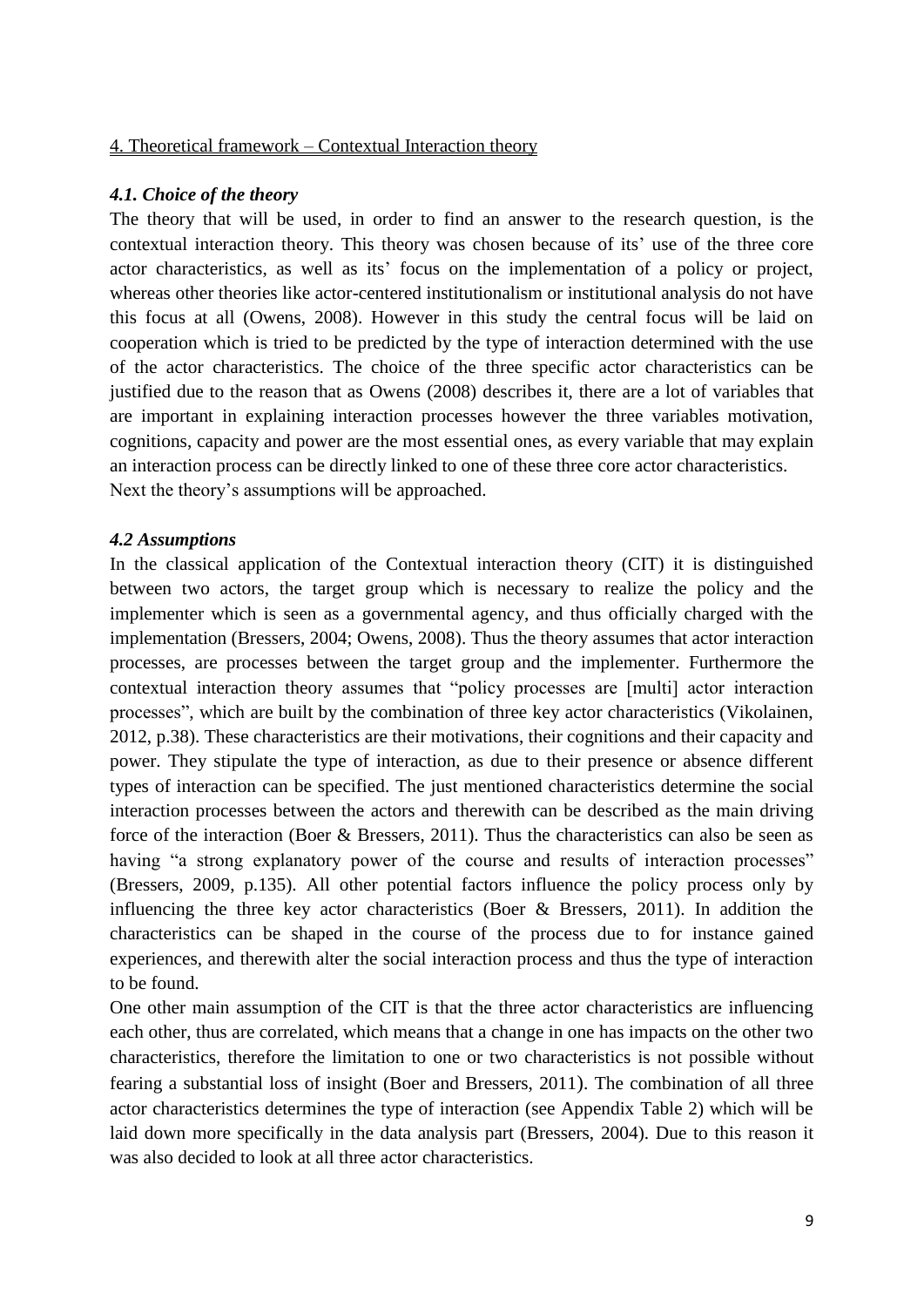Another assumption of the CIT is that the context only influences the outcomes of an interactive process by the involved actor characteristics (Boer, 2012). So one can say, that the interaction process is only shaped by the actor characteristics; whereas the actor characteristics are influenced by or even incorporate all other factors including the context or other variables that are explanatory factors for the interaction process.

With the help of the contextual interaction theory the likelihood of the application of a policy as well as the degree of adequate application of a policy can be predicted (Boer & Bressers,2011; Bressers, 2004), which are however not of interest in this study. Blatter (1997) says that factors like interest, values and capacities are essential factors for determining the policy output but not for explaining cross-border cooperation; as for explaining cooperation the constellation among the regions regarding these factors is essential, this supports the choice of the characteristics, as well as the types of interaction which demonstrate the constellation of the characteristics between the actors.

# *4.3. The Actor Characteristics*

In this paper it was looked on all three above-mentioned actor characteristics, which are conceptualized in the following.

Motivation is influenced by the individual goals and values of the actors, as well as external pressure and a self-assessment of the own effectiveness (Vikolainen, 2012). It is referred to the motivation for behavior or action, the positions in the interaction process of the actors, which are taken due to individual goals and values, also involving self interest (Boer & Bressers, 2011). Motivation mostly relates to the way the implementation of the project, plays a role in the accomplishment of an actor's objectives (Owens, 2008). Thus the focus is put on the fact whether the application of the policy is apprehended "as contributing to the goals and interests of the actors involved" (Bressers, 2004, p.290).

External pressure can also motivate, whereas the self effectiveness assessment can also demotivate when for instance an actor "perceive[s] its preferred behavior as beyond its capacity" (Boer & Bressers, 2011, p.70), this also demonstrates the interconnection of two of the characteristics, capacity and motivation.

Cognition or information is related to the actors' awareness and interpretation of the situation, their awareness of the policy, its' requirements and benefits, as well as of the other stakeholders' existence and role. Information relates to subjects like handling knowledge about the policy as well as knowledge about compliance, transparency of the process and accessibility to materials concerning the policy (Owens, 2008). Thus application of the policy depends on whether the actors involved possess enough information about the policy and the other stakeholders for applying the project (Bressers, 2004).

Capacity and power involves resources and control, which mainly includes the actor's reputation of power apprehended by themselves and others. Resources incorporate factors like finances, personnel or time and provide the ability to act (Owens, 2008; Boer & Bressers, 2011). Resources can be seen as the "root of these powers" (Boer & Bressers, 2011, p.71), which is also influenced by the fact whether the actor is dependent on the resources of another actor. Thus application of the project also depends on whether the actors have enough resources and therewith the ability to apply the policy.

Next it will specifically be looked at the use of the theory in this study.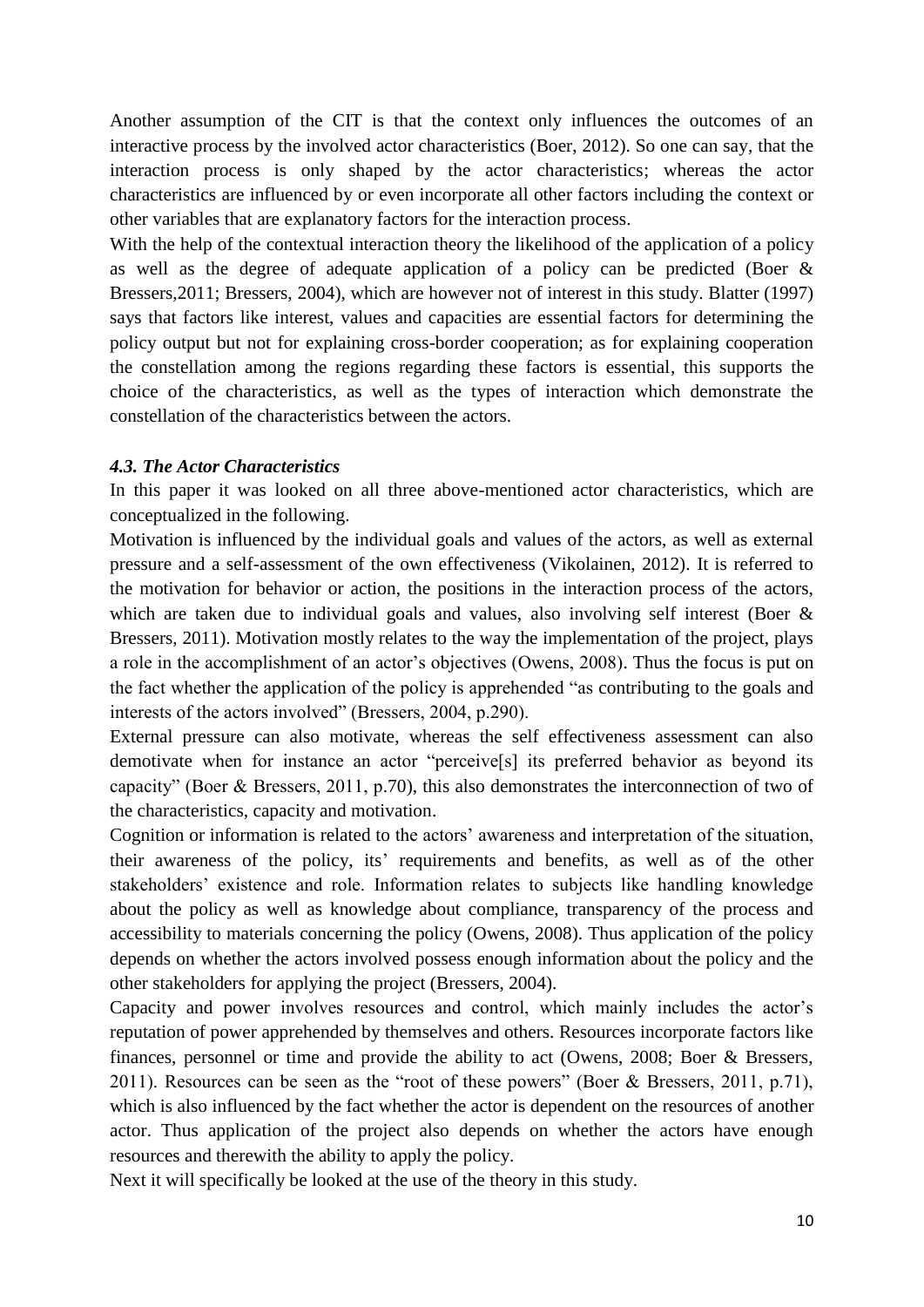# *4.4. Use of the theory*

Concerning the theory it is to say that the distinction of the actors' role into the implementer and target group is not applicable in this study as the nature organizations are on the same level, meaning that they have the same role representing target groups while no organization can be seen as the classical implementer, a governmental agency. The CIT is seen as a living theory (Owens, 2008); so it is further developing and applied to new cases, it is also supportive in this study to make use of it and see whether its predictions are right in this special case or if it is necessary to make some changes. It is to point out that in its' more recent applications the theory was also used and seen as applicable when multiple actors are involved in the implementation process and the implementer cannot be seen as a governmental agency which supports the fact to test the theory in this particular case as well (Owens, 2008; Boer & Bressers, 2011).

The CIT looks at a specific policy and its implementation, which is seen as an actor interaction process between always two actors, as it is a two actor-interaction model (Boer & Bressers, 2011). In this case it will be looked at the implementation of the Vechtetalstrategy which will however be the broad context in this study while it will be focused on the cooperation of the NGOs. The application of a policy or project is connected to the cooperation of the actors in so far that they have to interact in order to implement the project in the case of a cross-border project, as the Vechtetalstrategy describes it. The CIT's focus on implementation is seen as supportive, also in this study, as the determination of the actor characteristics with regard to a special policy is seen as easier as the nature organizations have a clear focus in the questionnaire and in addition this policy focus is more realistic; as especially this policy implies that cross-border cooperation is important, and therewith fits to the focus of this research.

Thus in this paper it will be looked at the interaction of the actors concerning the Vechtetalstrategy, by predicting the type of interaction between the civil organizations which will be done by the determination of the just conceptualized actor characteristics. As already indicated in the assumption part of the CIT the actor interaction process and thus the type of interaction is only shaped by the actor characteristics, which are however influenced by all other kind of factors. Therefore it is sufficient to look at the actor characteristics in order to predict the type of interaction found between each actor interaction round with the help of the CIT as can also be seen in Figure 1.

The claims of which type of interaction is to be found grounded on which actor characteristicis present or absent can be seen in Table 2 (Appendix).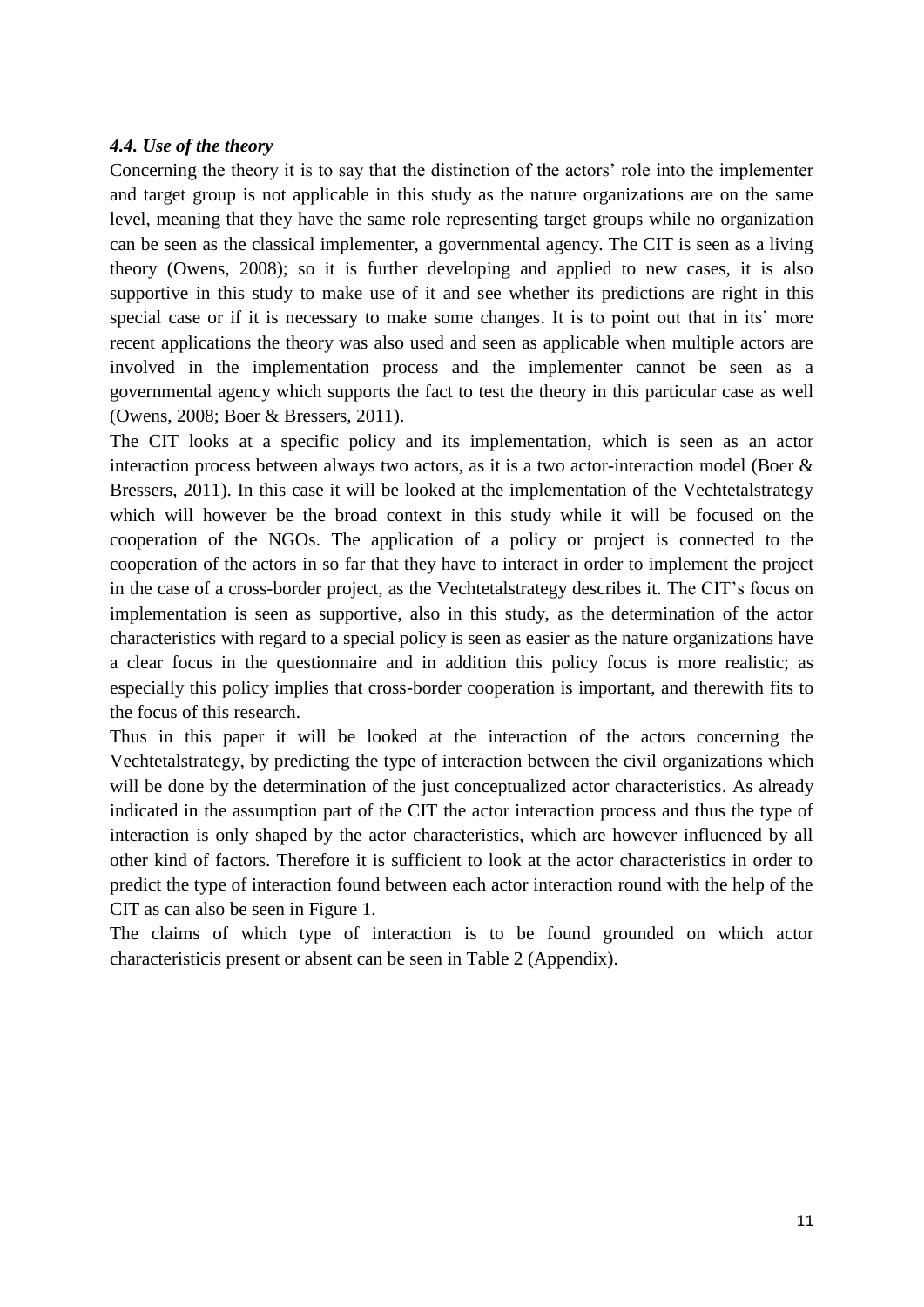

# **Figure 1 showing that an actor interaction process, influenced by contextual factors, is shaped by the actor characteristics (that influence each other) and which in turn shape the type of interaction (partly taken from Vinke de Kruijff, 2013).**

So to come to a conclusion concerning the contextual interaction theory the actor characteristics are of crucial importance in understanding social interaction processes and thus the type of interaction between the nature organizations as indicated in the figure.

It should be mentioned that the CIT will be used as a framework and thus guide the research concerning the data collection and analysis, however this research is also conducted for testing the theory's predictions. This will also be explained more in the following research methodology.

# 5. Research Methodology

# *5.1. Research questions*

The central research question which is dealt with in this study is the following:

*What types of interaction can be found between the nature organizations in the Vecht river basin and to what extent do the types of interaction predicted by the theory correspond with the interaction responses of the nature organizations?*

The central question is divided into five sub-questions, looking first of all at the actor characteristics (Question 1) with which the types of interaction are predicted next (Question 2); then the predicted type of interaction will be compared with the interactions found between the nature organizations (Question 3), examining reasons for divergences afterwards (Question 4) and lastly looking at problems concerning absent actor characteristics and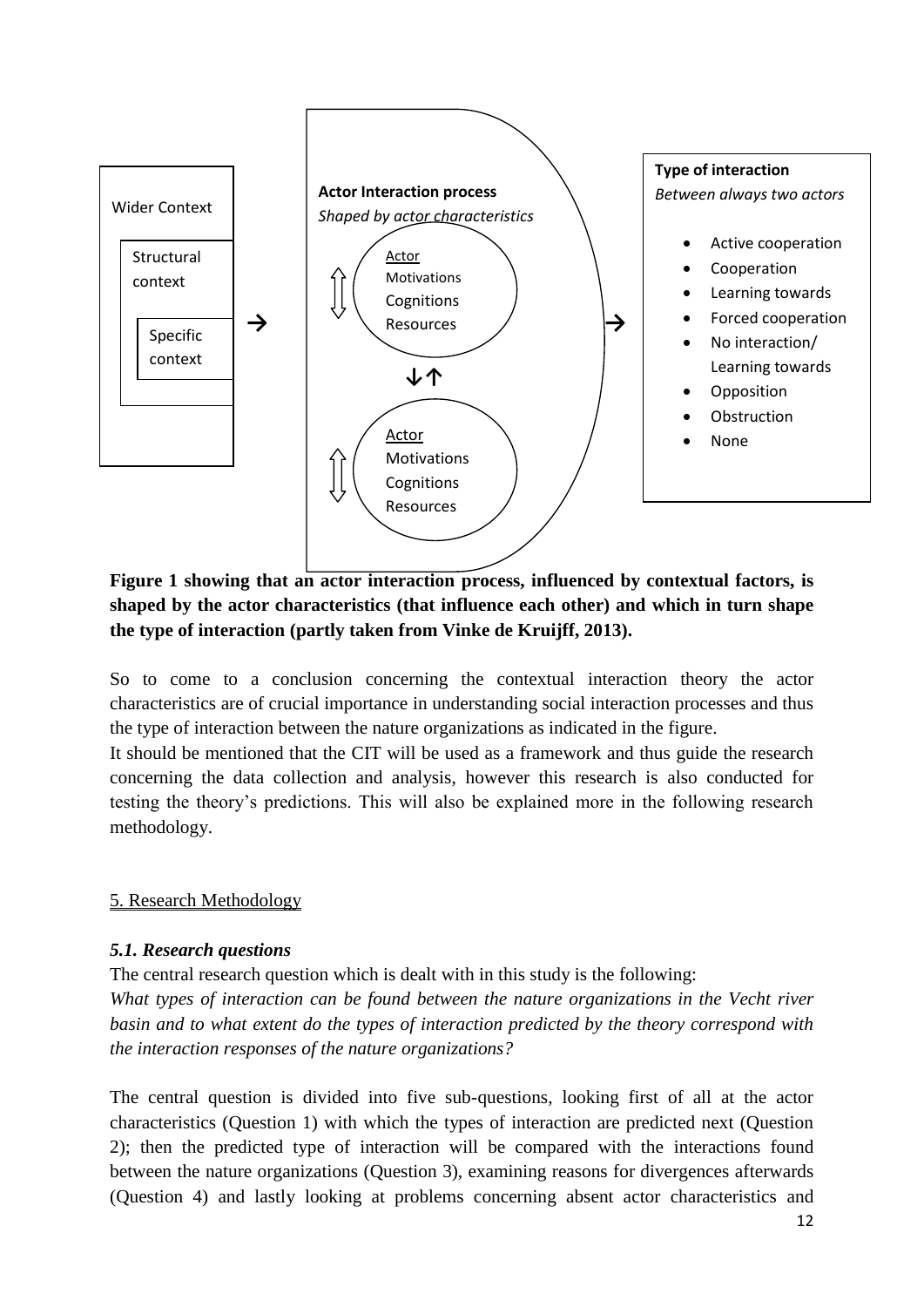recommendations for improving the type of interaction and thus create a more cooperative type of interaction between the actors (Question 5). This means concretely:

*1. What are the actor characteristics (motivations, cognitions and power) of the different nature organizations?*

*2. What type of interaction is predicted by the theory in each cross-border actor interaction round?* 

*3. To what extent do the interaction types predicted by the theory correspond with the types of interaction found between the nature organizations?* 

*4. What are potential reasons for divergences and what are potential implications for the theory?* 

*5. What actor characteristics cause (non-) cooperative types of interaction according to the theory and what are recommendations for practice?*

# *5.2. Framework and Methods*

For predicting the type of interaction the actors were divided into two-actor interaction rounds, so the interaction of each NGO with each other NGO was considered, provided that the NGOs were from different sides of the border. For this to work all the nature organizations were listed in the questionnaire. Therein the NGOs had to indicate whether they are aware of the actors from the other side of the border and whether they interact with each other, in the case that they indicated cooperation with a cross-border NGO they had to describe this cooperation in order to make up the type of interaction by the researcher. Thus the type of interaction was only indirectly indicated by the nature organizations. It would have been inconsistent for the nature organizations to indicate the types of interaction themselves as the understanding of those would have been different for each organization.

With the help of the actor characteristics the type of interaction was determined as the contextual interaction theory grants a prediction concerning the type of interaction based on the actor characteristics (Owens, 2008). This prediction always concerns the interaction between two actors, as the theory provides a two-actor interaction model. However the theory aims to assess the interaction process as a unit, so after having determined every type of interaction between the cross-border actors, the interactions were grouped in order to picture the whole cross-border interaction. The predictions concerning the type of interaction based on the measurement of the actor characteristics were compared with the types of interaction found between the nature organizations and thus the theory was tested as it was looked at whether the theory's predictions correspond with "reality". The central research question is explanatory as the relation between the theory's predictions and "reality" was examined and as it was looked at explanations for divergences. It is to point out that with "reality" it is referred to the subjective perception of the researcher's defined type of interaction according to the actors' indicated description of the interaction. This research is an explanatory case study (Yin, 2009), it should however be kept in mind that explanation demands description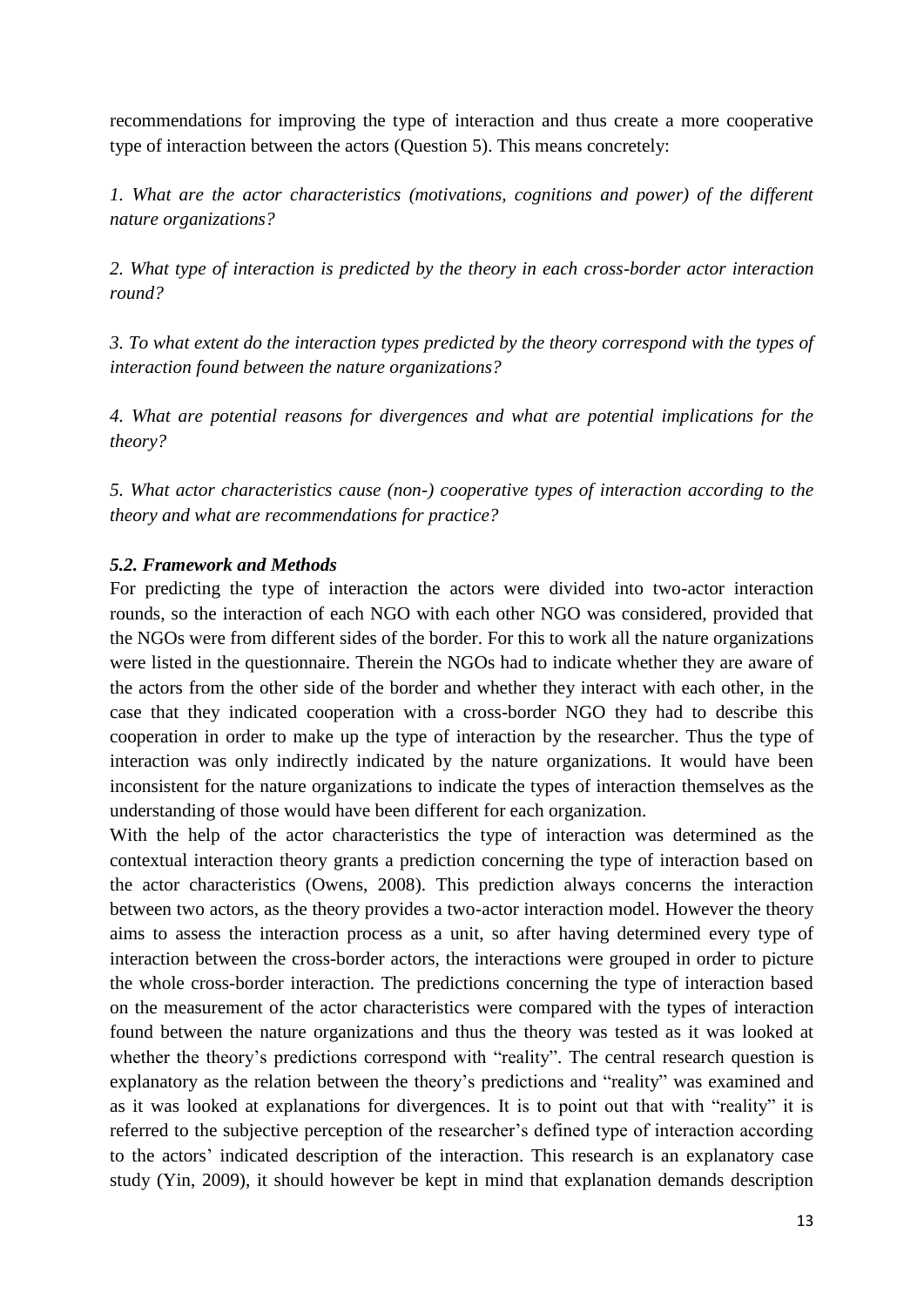beforehand. Therefore first of all the actor characteristics were laid down and the types of interaction were predicted; additionally problems referring to the actor characteristics and recommendations were given based on the absent characteristics. It is to point out that the theory when applied as a descriptive tool also suggests an explanation as being able to describe the actor characteristics means that interaction problems can be traced back to a lack of one or several actor characteristics which will be done in sub-question five. Before that the theories' predictions were compared with the types of interactions found between the nature organizations and potential divergences were explained while it was also looked at possible implications for the theory.

The research strategy can be described as a case study as this research is conducted in order to understand social, real-life phenomena (Yin, 2009); it seeks to explain the cooperation or noncooperation between the nature organizations, as well as divergences between theory and "reality". More specifically the research design is to be specified as a single-case embedded design (Yin, 2009), involving one single case the cross-border cooperation of NGOs in the implementation of the Vechtetalstrategy and 10 embedded units of analysis, which represent the actor interaction rounds. Thus the units of analysis, the what or whom being studied (Babbie, 2010) are the cross-border actor interaction rounds of nature protection organizations. There are however multiple units of analysis as there are 10 interaction rounds and thus types of interaction to be specified, whereas the units of observation, the what or whom collected data about, are the nature protection organizations individually. In addition a mixed methods design is used (Yin, 2009); as a multiple case study as well as a survey is incorporated in this research.

There is also some room left for changes in the theory which is often specified as abduction; when abduction is applied by a researcher "a flexible attitude towards the connection between theory and data" is adopted (Vinke de Kruijff, 2013, p.17).

Before coming to the data collection and data analysis part it is shortly outlined according to which factor the types of interaction are valued. It is to mention that governance for sustainable development which involves the governance of common pool resources, to which this study belongs, requires cooperative interaction (Bressers, 2004). This indirectly implies that the more cooperative the type of interaction the more useful it is for governing the commons, as laid down more explicitly in the motivation and relevance of findings part. It is to point out that the types of interaction can be ranked and are thus ordinal. They can be ranked or valued, as the more cooperative types of interaction are more adequate for governing the commons, according to decreasing or increasing cooperative behavior and therewith according to level of cooperation, (Owens, 2008): (ranked from most cooperative and thus most adequate to least cooperative)

- Active cooperation
- Cooperation
- Learning towards
- Forced Cooperation
- No interaction/Learning towards (another situation will be created)
- Opposition
- Obstruction
- None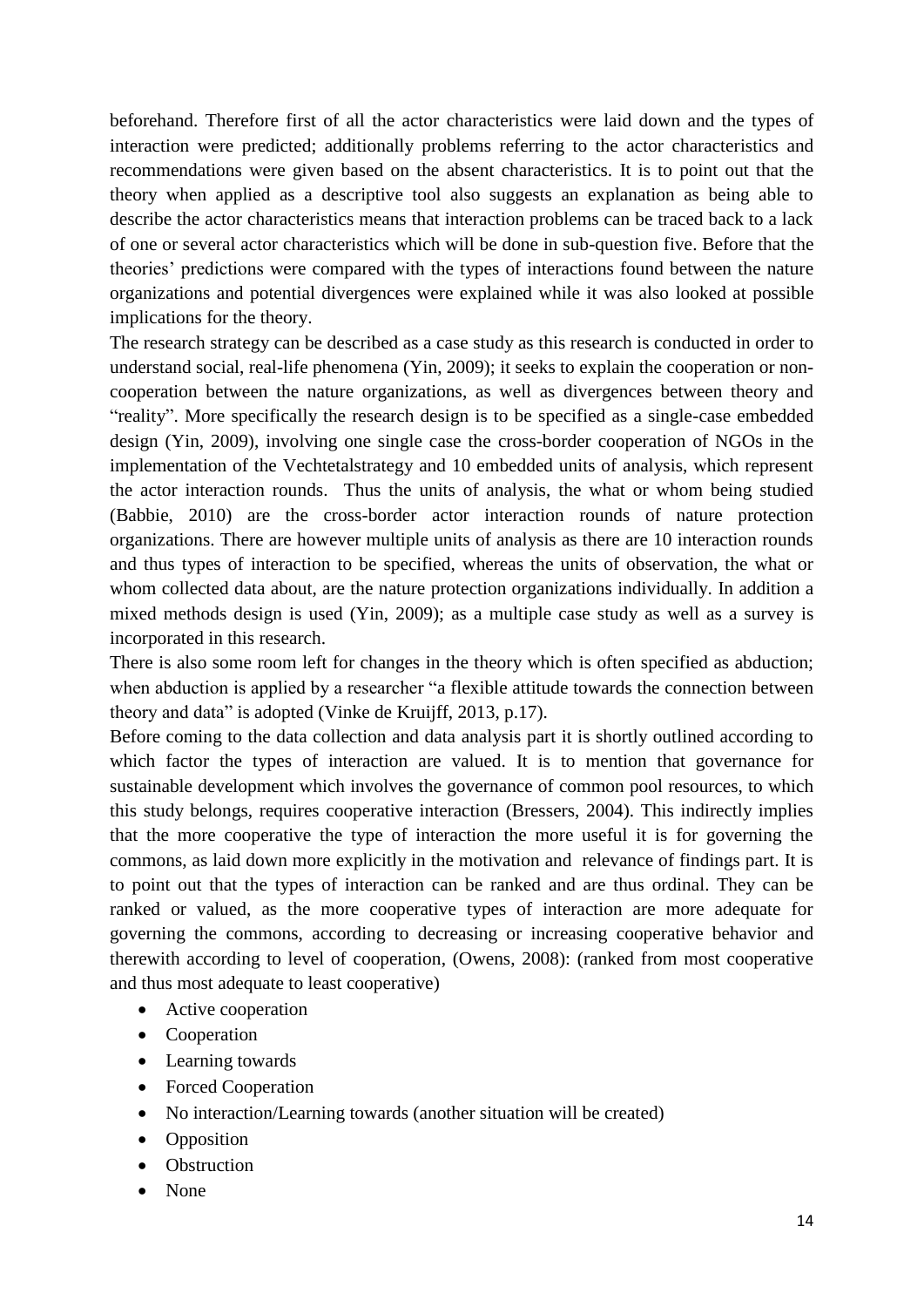# *5.2.1. Data collection*

The qualitative data was collected by a survey via the means of a questionnaire (Annex) which mainly involved open-end questions but also yes/no answer questions. New, thus primary data had to be gathered as there has not been any research on the cooperation of the nature protection organizations in the Vecht until now, and thus no directly applicable data was available. The questionnaires were distributed to the nature organizations via email in May 2013.

The sample consisted of representatives of all bigger nature organizations involved in the Vecht river basin and was therewith not randomly selected but a purposive sample as it did not include the whole population of nature organizations in the Vecht river but all major organizations outlined above. The cross-border actor interaction rounds were chosen on the basis of the actors' belonging to the Vecht river basin. It is to point out that the case study is not just a data collection method but as already indicated a whole research strategy which is also combinable with surveys as the methods are not mutually exclusive, Yin (2009) refers to this as mixed methods research. The questions were developed with the help of the contextual interaction theory and the focus on the above mentioned characteristics and their conceptualization. In addition there was some contact with the nature organizations before developing the questionnaires in order to get their consent for including them in the sample.

Documentary information was used which includes email correspondence, written reports and notes, as well as dissertations about the use of the contextual interaction theory (Owens, 2008; Vikolainen, 2012; Boer, 2012; Vinke de Kruijff, 2013). Furthermore archival records which incorporate maps of the Natura 2000 areas of the Vecht river basin were used as additional information (DHV & NWP, 2009); and the information retrieved from the survey questionnaires was used to a considerable extent. This can be specified as triangulation which in this case refers to the use of multiple sources of evidence, which creates "converging lines of inquiry" and thus makes the study findings more persuasive (Yin, 2009, p.115).

More specifically it is to point out, once again, that the Vechtalstrategy played, an important part, as did the pieces of information from the websites from the involved nature organizations and the official homepage of the Vecht river basin (INTERREG, 2009; Initiator Bestandsaufnahme, 2008; Die Vechte, n.d).

# *5.2.2. Data measurement and analysis*

The independent variables motivation, cognitions and capacity and power were used to predict the dependent variable type of interaction. The actor characteristics measured in the questionnaire have been analyzed by making use of the contextual interaction theory. More specifically, it was looked at the actor characteristics of the different nature organizations which have been measured via the questionnaire. The incorporated questions can be distinguished according to the actor characteristic they measure. As all the characteristics are dichotomous, so they are either present (+) or absent (-), each question has, when answered by the organization, been marked with a plus or minus, adding those signs made it possible to distinguish between the different types of interaction, as the combination of the characteristics determines the type of interaction (Bressers, 2004) (Table2 Appendix). According to the theory, the motivation of both actors was measured, cognitions were only important of the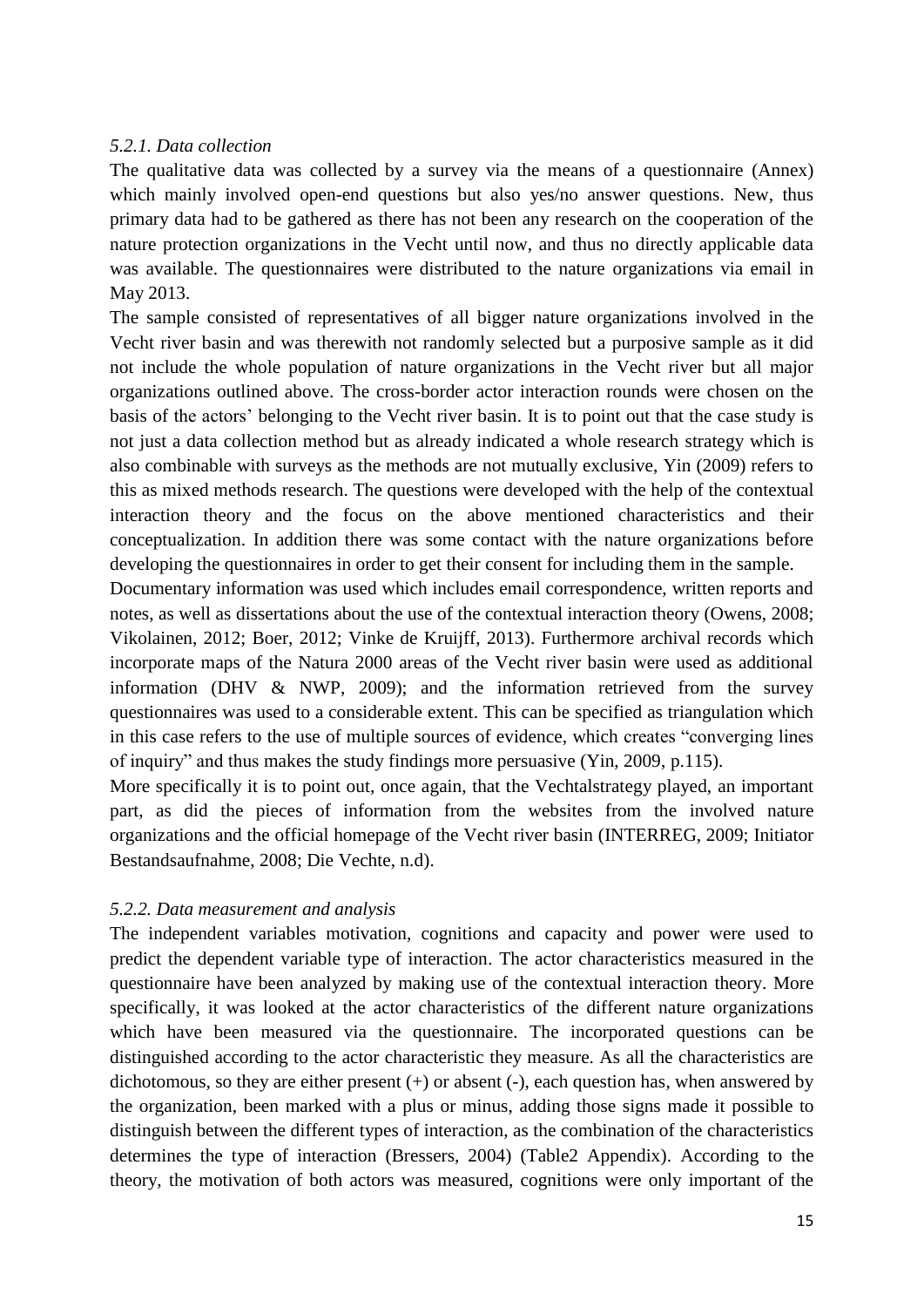positive actor whereas capacity and power was seen in relation to the other actor studied. Motivation was still marked with a plus, when more than half of the question were marked as positive for motivation as there was no question seen to have a bigger scoring than the other questions, thus the positive and negative signs were counted and the one overweighing was indicated in the table. Concerning cognitions it was only important that one actor, the positive actor, knew about the other actor's existence and role in order to establish cooperation, so when the first actor knew about the second one but the second did not know about the first cognitions were still marked with a plus.

The different types of interaction include active cooperation which implies joint ambitions and goals, passive cooperation in which one actor is neutral which does not impede nor encourage the implementation of the project and forced cooperation in which actors are obliged to cooperate by one dominant actor (Owens, 2008; Bressers, 2004). Furthermore it can be distinguished between opposition, when application of the project is prevented by one actor, learning towards cooperation in which there is willingness to cooperate in the application of the project but there is a lack of information and no interaction at all (Bressers, 2004). Blatter (1997) says "symmetrical interests and values make cooperation easier and asymmetrical constellations are much more difficult to handle" (p.152/153), suggesting that the same interests and values are explanatory factors for the more cooperative types of interaction. As already mentioned the types of interaction can be ranked according to cooperative behavior, and thus can also be valued according to this; meaning that the more cooperative the type of interaction the better for governing the commons and the implementation of the Vechtetalstrategy. As cooperation between the nature organizations, the focal point of this research, is also part of the implementation of the Vechtetalstrategy.

#### *5.3. Possible threats and validity considerations*

First of all it is to mention that there are some threats when conducting a survey, there was the risk that the questionnaires were not returned (Babbie, 2010), this was reduced by contacting the respondents in advance and asking them for including them in the sample. In addition one of the aims of this research giving recommendation for improving their interaction was also in the interest of the natural protection organizations, thus it was also adjuvant for them to answer the questionnaire. Nevertheless there is always a risk remaining, that the questionnaires are not returned. However this was not the case. Internal validity relates to the extent it can be said that the dependent variable is caused by the independent variables and not some other factors (Gerring, 2012; Babbie, 2010). Some threats to internal validity are that the nature organizations did not fill out the questionnaire according to the truth or properly but this was also reduced by the aim of the study. In addition there was the possibility that the questions were understood wrongly or that the answer did not fit to the question because of misunderstanding, which was however reduced by using one NGO as a pilot respondent, meaning that the questionnaire has been send to one actor before the others received the questionnaire in order to make sure that the questions were clear. Furthermore the questionnaire was send to each respondent only once, even to the pilot respondent as every question was clear, thus testing effects are not a threat to internal validity, neither are instrumentation effects as there was no change in measurement. Selection bias is no serious threat as all the bigger nature organizations which represent the smaller ones were included.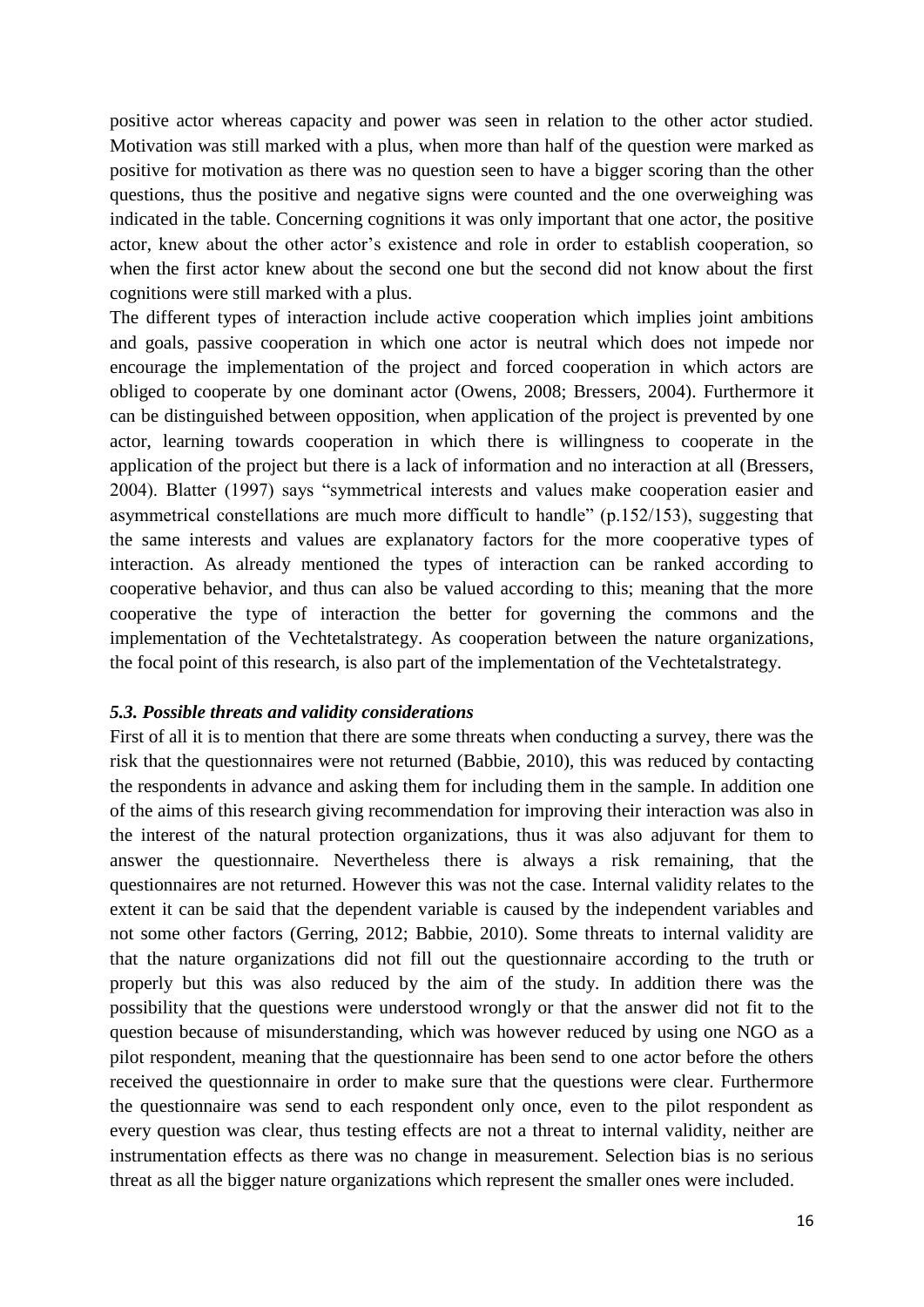As this study is made at one moment in time, so a single point in time research, maturation as well as history are no threats to internal validity. So concerning internal validity no essential threats were found and thus it is likely that the findings reflect the true causal relationship between the independent variables, the actor characteristics and the dependent variable, type of interaction.

As case studies are generalizable only to theoretical propositions and not to samples or universes (Yin, 2009) it can be said that the method from the theory can be generalized and is thus applicable to other cases however the results of this case study and its implications for the theory's generalization have to be tested in similar case studies. Thus regarding external validity it can be said that it is fulfilled to a sufficient extent

Coming more explicitly to the reliability of the study which relates to the fact that a similar result would have been achieved by using a different measurement, it is to say that no statement can be made as this study has not been executed with a different measurement. Risks that concern the embedded single case study are that it is only focused on the subunit level whereas it is failed to look at the larger unit of analysis (Yin, 2009). As it is not only looked at the individual interaction rounds but also on the bigger picture, thus the whole civil cross-border cooperation, this risk does not apply in this research. Next the analysis of the data is presented.

# 6. Analysis

The analysis is divided into five parts according to the respective five sub-questions. First of all the actor characteristics of the different nature organizations are described and therewith, secondly, the types of interaction determined. Thirdly the by the theory predicted types of interaction are compared with the types of interaction found between the nature organizations. Afterwards reasons for incompatibility and implications for the theory are named, while lastly problems referring to the actor characteristics and recommendations for improving the type of interaction are given.

# *6.1. Description of the actor characteristics*

The first part of the analysis deals with the first sub-question which is "*what are the actor characteristics (motivations, cognitions and power) of the different nature organizations?".*

Concerning the first actor characteristic motivation related to the application of the Vechtetalstrategy or Ruimte voor de Vecht which demonstrates the broader context in this study, it is to say that in general all the organizations think they benefit from the implementation and are willing and motivated to apply this project, as the implementation of the strategy is also in their interest.

Going more into detail it was found out that regarding the German actors, the NABU is not as motivated as the BUND, since they fear that due to the Vechtetalstrategy tourism is given priority which could destroy some protectable parts of the river (Questionnaire NABU, 2013). The Dutch actor, Vereniging Natuur en Milieu de Vechtstreek indicated that the Vechtetalstrategy totally fits their goals and interests whereas the motivation of de Koppel is a bit constrained because it is afraid that recreational and agricultural goals of the Vechtetalstrategy may compete with natural goals. It is to point out that these fears can also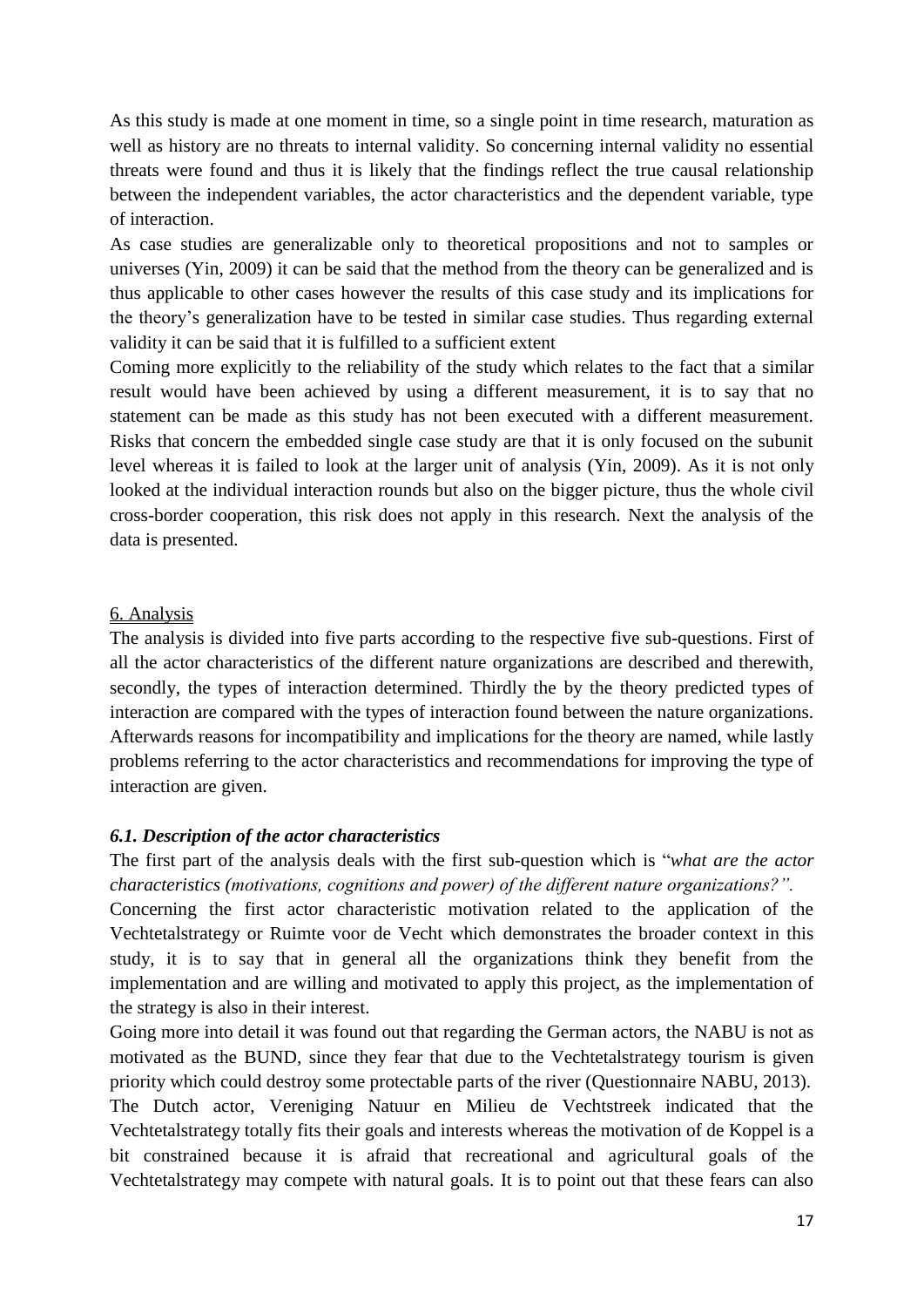deliver an important incentive for the nature organizations to work together which will be outlined more in the last part of the analysis.

However all the German and Dutch actors think that it is urgent to implement the Vechtetalstrategy which is motivating and almost no actor has the feeling that it is pressured to implement the strategy as it is also their own choice and not a mandatory policy. De Koppel feels pressured however not in a negative sense which is thus also motivating.

Nevertheless almost all the actors feel that it is their duty to implement the strategy, which is an additional incentive. Furthermore all the organizations think that the Vechtetalstrategy or Ruimte voor de Vecht is realistic and thus implementable which also improves their motivation for applying the strategy.

Most importantly referring to the focal point of this research, namely cooperation, every actor felt that it is pivotal for the Dutch and German nature organizations to work together crossborder in order to successfully implement the strategy which is an essential motivation for cross-border cooperation. Additionally no obstacles for cross-border cooperation were pointed at by the nature organizations for the studied interaction rounds.

Coming now to the actor characteristic cognitions it is to say that the actors have information about the policy but mostly lack enough information about the cross-border organizations' existence and almost always also role which makes cooperation impossible.

The German actors possess information about the policy, its' requirements and benefits however concerning the existence of the other actors, the BUND indicated to know about the names of the actors but not about the cross-border actors' role, however it is to mention that the BUND knows about de Koppel and also had some contact, whereas the NABU neither knows about the Dutch actors' existence nor role.

The Dutch actors also have information about the policy, its' requirements and benefits, so enough information to apply the policy. The KNNV (Koninklijke Nederlandse Natuurhistorische Vereniging) as well as Vrienden van Dalfsen know about the existence of the NABU but not due to its' action in the Vecht river basin, and thus it cannot be claimed that they possess information about the actors. De Koppel knows about both German actors' existence and role in general, whereas the Initiatiefgroep Ijssel Vechtdelta does not know about the NABU but about the BUND's existence and role and the Vereniging Natuur en Milieu de Vechtstreek does not know anything about the German actors.

Referring to the last actor characteristic capacity and power, it is to mention that in general the actors do not posses enough resources to apply the strategy and therewith cooperate.

The BUND lacks enough financial means, in addition it was mentioned that there is the need to adopt measures in a shorter time span which is however not possible until now due to the lacking connections with other actors (not NGOs) implementing the Vechtetalstrategy. The NABU also lacks financial as well as personnel resources, it also pointed at legal obstacles that hinder important ecological measures on the German side of the border.

Almost no actor thinks that they possess more means than other nature organization besides De Koppel which however also misses enough financial and personnel means. However they think that they have more resources than other organizations which is necessary to fulfill their educational goals.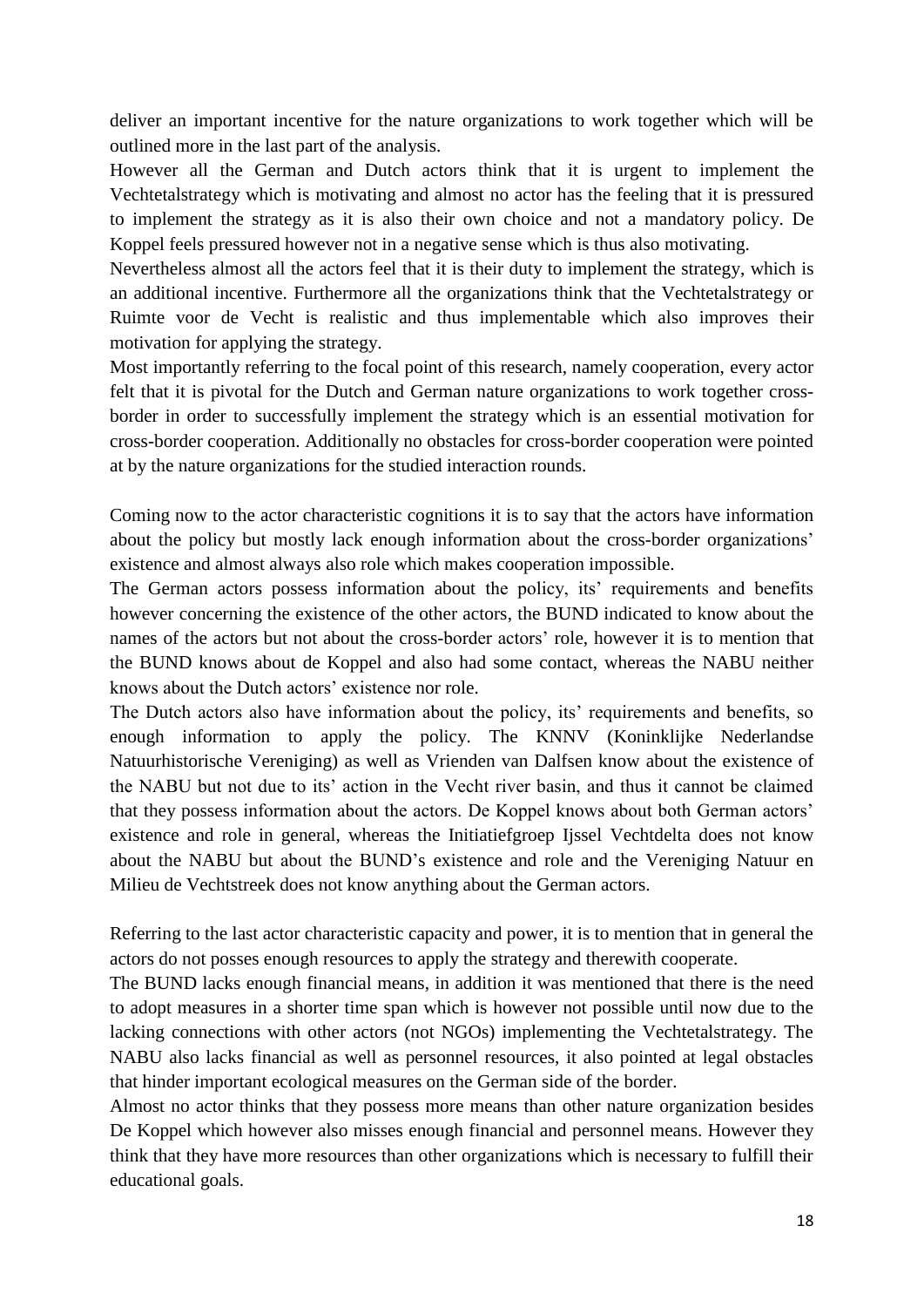The Initiatiefgroep does not feel that it is lacking resources to apply the strategy, neither does the Vrienden van Dalfsen nor KNNV, whereas the Vereniging Natuur en Milieu de Vechtstreek feels that it lacks financial and personnel means.

Concerning dependency on other actors the BUND mentioned that political volition on the local level is mostly not strong enough, the NABU said that they are dependent on water boards and the chamber of agriculture, whereas de Koppel is dependent on companies, the local government and other NGO's, as well as tourists.

The KNNV and Vrienden van Dalfsen did not mention that they are dependent on any other actor which may also be due to their advice role.

The Initiatiefgroep indicated that it is dependent on the province Overijssel as well as Waterschap Velt en Vecht, as did the Vereniging Natuur en Milieu de Vechtstreek in addition to the municipality and additional water boards.

The actor characteristic capacity and power is seen in relation with the other NGOs, there is no NGO that possesses more power; however as argued later not power but capacity is more important to predict cross-border cooperation.

#### *6.2. Types of interaction*

Now it is proceeded with the second sub-question which is "*what type of interaction is predicted by the theory in each cross-border actor interaction round?*". It is to say that the types of interaction found are outlined in the interaction tables (Appendix Table 3), in which it is also indicated which actor characteristic is present or absent and therewith the type of interaction determined according to Table 2 (Appendix).

Mostly the type of interaction predicted by the theory was learning towards, thus a quite cooperative type of interaction. In three interaction rounds, the most cooperative type of interaction, active cooperation was predicted.

#### *6.3. Comparison theory's predictions with "reality"*

Next it is dealt with the third sub-question which is *"to what extent do the interaction types predicted by the theory correspond with the types of interaction found between the nature organizations?".* 

As outlined in the former sections the predicted types of interaction were mostly learning towards, whereas the types of interaction found between the nature organizations were that there is no interaction. In three interaction rounds active cooperation was predicted, whereas the analyzed indication of the organizations pointed once at learning towards and the other two times no interaction was found. Thus the predicted type of interaction did not correspond in any interaction round with the descriptive indication of the nature organizations.

In general one can say that the theory's predicted types of interaction were more cooperative than the types of interaction indicated by the nature organizations' descriptions.

Reasons for why this may be so, as well as suggestions for making the theory's predictions conforming more to "reality", are outlined in the next section.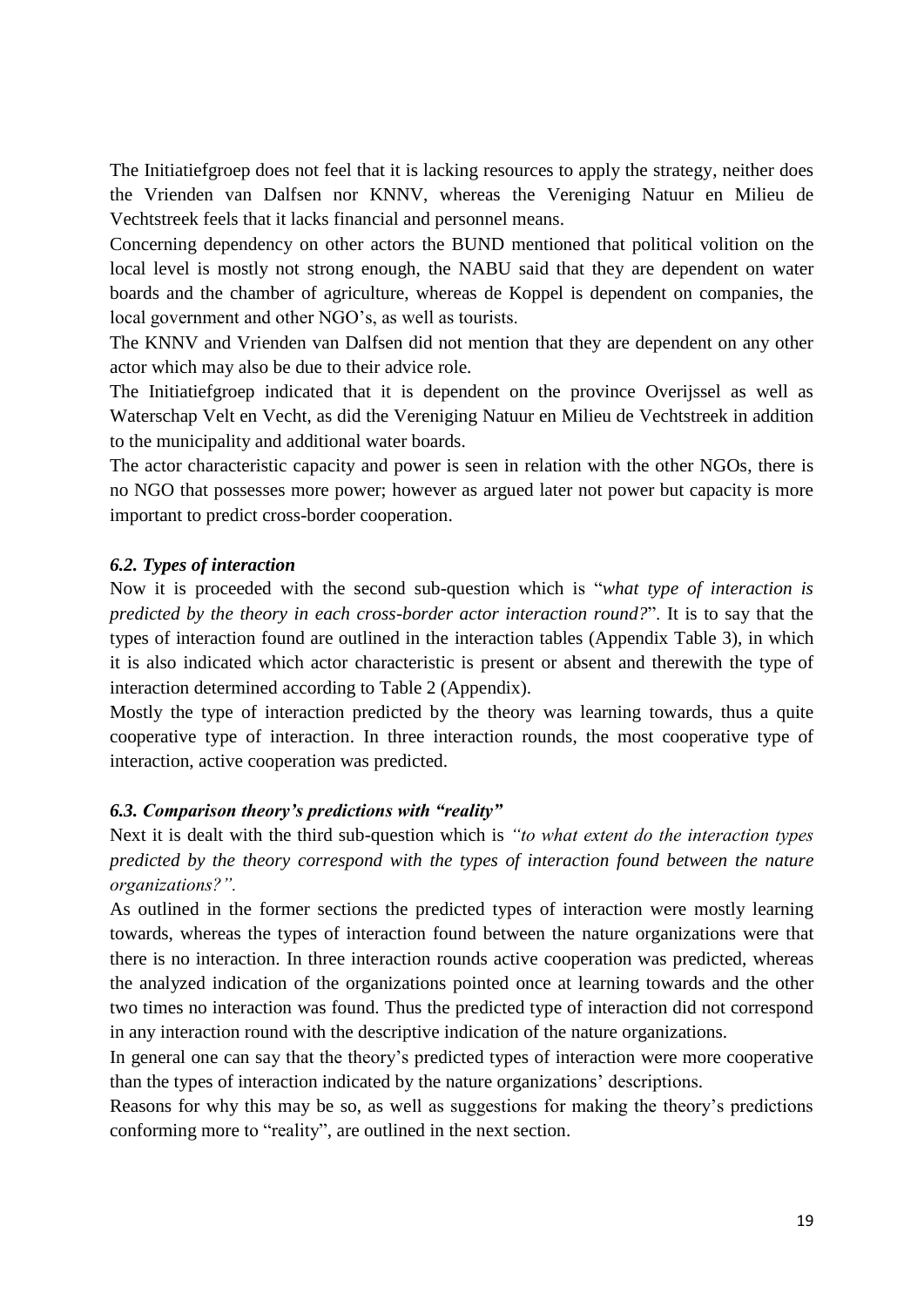#### *6.4. Incompatibility reasons and implications*

In this section the fourth sub-question is answered which is "*what are potential reasons for divergences and what are potential implications for the theory?".*

First of all it is to say that the actors rather judge the type of interaction in a way that when they do not have contact with the other organization or are not working together in the sense that they have common actions or even do not know about the organization, it is likely that they indicate that there is no interaction between them; however according to the theory no interaction only develops when both actors are not motivated which is not the case, whereas learning towards is rather the applicable type of interaction which demonstrates the "reality" but is also a type of interaction in which the actors do not have contact as they do not have enough cognitions. However the questionnaire was developed in a way that the nature organizations first of all had to indicate whether they are interacting or not as for all the other types of interaction besides learning towards, interaction or contact is implied and thus only in the case that they indicate interaction with other organizations, they also have to describe the interaction with which the type of interaction is determined by the researcher. But as only the organizations in one interaction round said that they are interacting with another, this was rarely applicable. Thus for the other interaction rounds learning towards would have been applicable as their type of interaction as well. In this regard divergences were not due to the theory but due to the questions asked in the questionnaire. As it is to point out that when "reality" would have indicated learning towards, the theory's predictions would have corresponded with "reality" in almost every interaction round.

However concerning the theory, it should be considered not to look at the power in the interaction rounds but only at the capacity of the actors, meaning at both actors' financial, personnel and time resources individually, as both actors need enough resources to apply the policy which is also one of the reasons why the implementation of the Vechtetalstrategy is initiated so slowly and therewith no cross-border cooperation to be found. In addition no relational setting in the interaction rounds is found, which is an indication for the fact that resources as a source of power, are not relevant in this study (Bressers, 2009). Thus resources relating to the capacity to act are much more important in predicting interaction. Therefore it is likely that some changes also in the determination of the type of interaction are appropriate as it has to be looked at both actors capacity individually, as no power relation is found between the actors which is also due to the equal role of the nature organizations even in the bigger actor constellation that is involved in the implementation of the policy.

A change in the theory would imply that when both actors have enough resources to act and are motivated as well as possess information the type of interaction will be active cooperation as predicted before, however in more phases the type learning towards would develop, as forced cooperation and obstruction are not types of interaction that can be predicted when it is only looked at the capacity and not power. Opposition would still develop when one actor is motivated whereas the other not, they have information about each other and both have enough resources. It could look similar to this: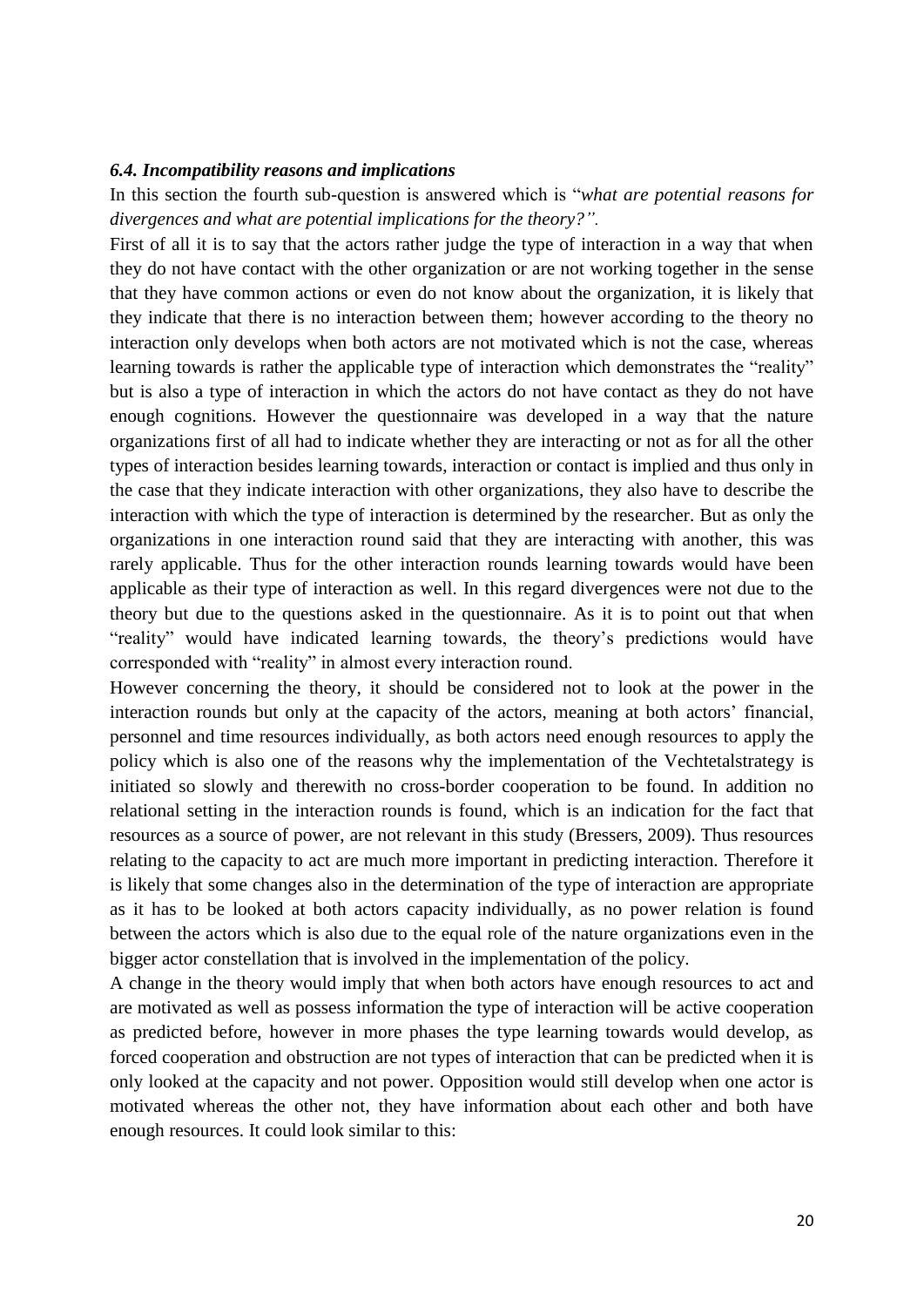| Motivation | Motivation | Information | Capacity | Capacity | Type of        |
|------------|------------|-------------|----------|----------|----------------|
| Actor 1    | Actor 2    |             | Actor 1  | Actor 2  | interaction    |
| $^{+}$     | $+$        | $^{+}$      | $^{+}$   | $^{+}$   | Active         |
|            |            |             |          |          | cooperation    |
| $^{+}$     |            | $^{+}$      | $^{+}$   | $^{+}$   | Opposition     |
|            |            |             |          |          |                |
| $+$        | $+$        |             | $^{+}$   | $^{+}$   | Learning       |
|            |            |             |          |          | towards        |
| $^{+}$     | $+$        | $+/-$       |          | $+/-$    | Learning       |
|            |            |             |          |          | towards        |
|            |            | $-/+$       | $-/+$    | $-/+$    | N <sub>0</sub> |
|            |            |             |          |          | interaction    |

So all the actor characteristics are needed for active cooperation to develop, if one actor is not motivated but all the other actor characteristics are present, opposition will develop, whereas when both actors are motivated however one or both are missing either information or resources the type of interaction will be learning towards. Lastly when both actors are not motivated it does not matter if they possess the other characteristics or not the predicted type of interaction will be no interaction. It is to point out that after this new scheme all predicted types of interaction would be learning towards, as in every actor interaction round, either cognitions and/or capacity are lacking.

As already indicated in the description of the actor characteristics, cognitions were also marked with a plus when in one interaction round only one actor, the positive motivated, indicated to know about the other actor's existence and role as it is enough for cooperation to develop.

Concluding it is to say that the actor characteristics are very important variables in predicting interaction, as it was also shown by Owens (2008) that all potential variables predicting interaction processes can be directly related to one of the three actor characteristics, however in this study no power relation between the actors is found also due to their equal role, which makes the individual actors' capacity much more important.

# *6.5. Problems and recommendations*

The last section deals with the fifth sub-question which is "*what actor characteristics cause (non-) cooperative types of interaction according to the theory and what are recommendations for practice?".* The question was divided into two parts while it was first of all looked at the actor characteristics that bring about non-cooperative types of interaction, and secondly it was referred to recommendations for practice based on the missing actor characteristics.

Mostly it was found that the actors' lack enough capacity to act, more concretely they mostly lack enough financial as well as personnel means. In addition the organizations are dependent on the political volition regarding nature protection, as well as on other actors like water boards or companies. Furthermore this research revealed that the organizations lack cognitions in the form of the respective cross-border actors' role and often also lack knowledge concerning the cross border actors' existence. Without this knowledge active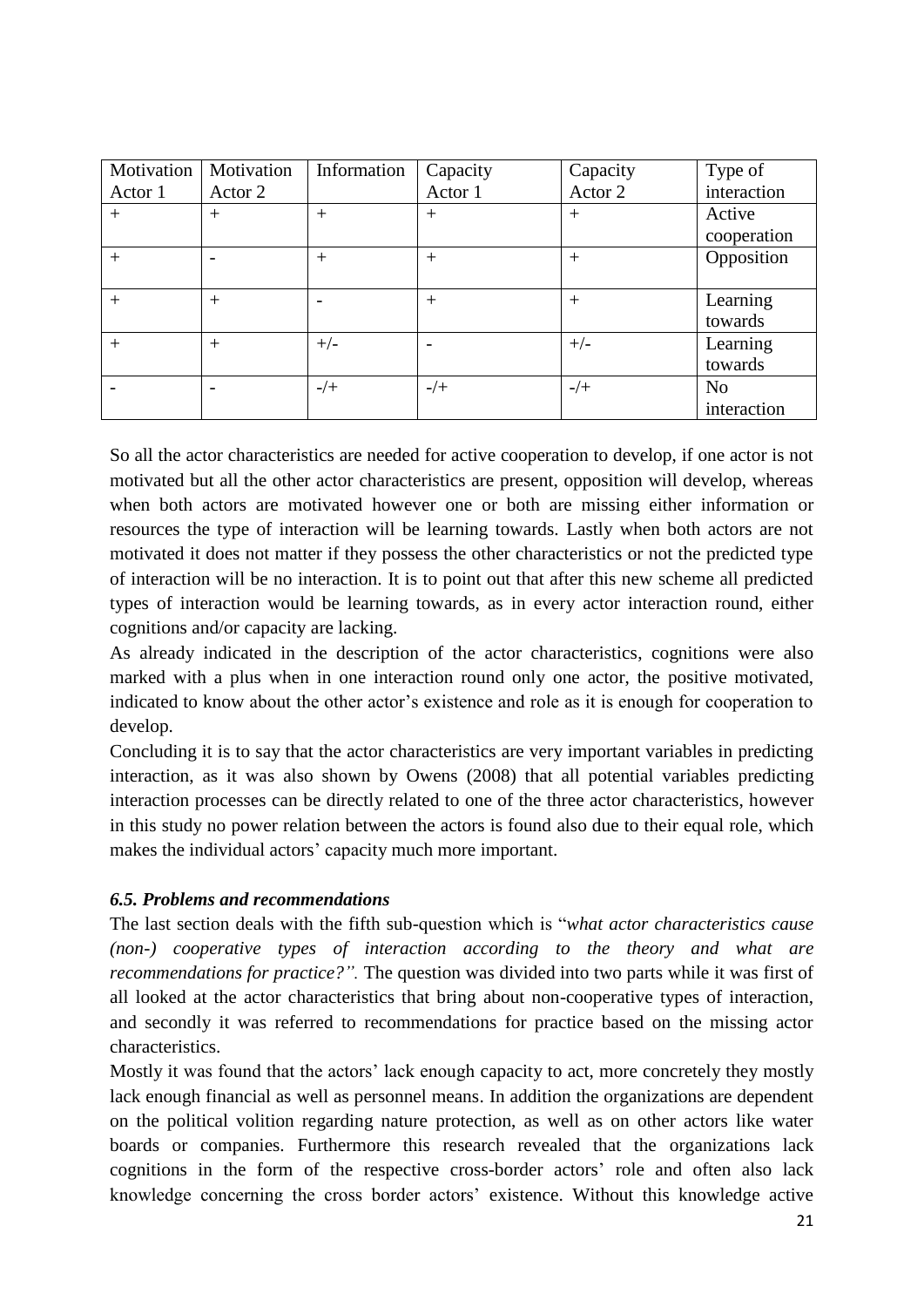cross-border cooperation between these actors cannot be established. The other way around it is to say that the actors do not lack motivation thus no measures that concern the increase of motivation have to be taken.

Concerning recommendations it is to say that the actors should first of all get to know each other and get in touch, by for example making a round with Dutch and German nature organization representatives and discuss what needs to be done urgently with regard to the Vecht river basin and how to implement the strategy. As every actor thinks that there is a need for action, there is a good basis for further negotiation. More important, for developing crossborder interaction is the fact that all actors agree that cross-border cooperation is necessary for successfully applying the policy which is also in the interest of all the actors.

If the nature organizations work together they are stronger and political and legal hurdles probably easier to diminish, as the EU is also interested in establishing and improving crossborder cooperation and supports cooperation with funds and programs as also already this project (Blatter, 1997). In addition doubts mentioned by the organizations which relate to the fear that tourism or agricultural goals will be given priority can also stimulate cooperation between the nature organizations, as they have similar goals and are stronger when they cooperate. Coming more specifically to missing resources like financial or personnel means, it is to mention that the Dutch country wants to cut spending on nature protection, therefore it should be tried to get more donations from private people and also to get more volunteers, by making people aware of their actions' urgency and especially people that are living in the area around the Vecht would also have advantages from supporting the nature organizations. So it is important to make the people aware of that in order to get more support from them. Nature organizations are also dependent on for example water boards, which will be impossible to change however also not necessary, as one could try to make the link between this vertical relationship stronger as both actors can also support each other in their goals. Waterboards mainly want to ensure a high quality of water which is also in the interest of the nature organizations. Thus most probably some problems can also be solved by developing stronger ties between the Dutch and German nature organizations as well as getting more support from private people; which both can only evolve when the lack of information about each other as well as for private people is filled.

Nevertheless there is the question why they do not cooperate if the actors on both sides of the border think it's beneficial for them, it could well be that cooperation is just around the corner and they need an additional stimulus to finally cooperate which this research could deliver, as it was also found out that the organizations can determine with whom they want to cooperate and do not have to ask for approval.

It is to point out that of the organizations in the Vecht, most probably not all will be cooperating as the Dutch organizations are very fragmented and diversified; there are a lot of nature organizations belonging under the ones studied, meaning that they have a lot of smaller nature organizations for diminutive purposes and thus it is a bit more difficult for the German organizations to work together with all of them. Related to that cooperation could be hampered by the fact that the German nature organizations are located on the circle level (Kreislevel), this is higher than the Dutch local level on which the Dutch organizations are located. Nevertheless all the actors studied will have a role in the implementation of the strategy and therewith cross-border cooperation, de Koppel with its educational purpose, can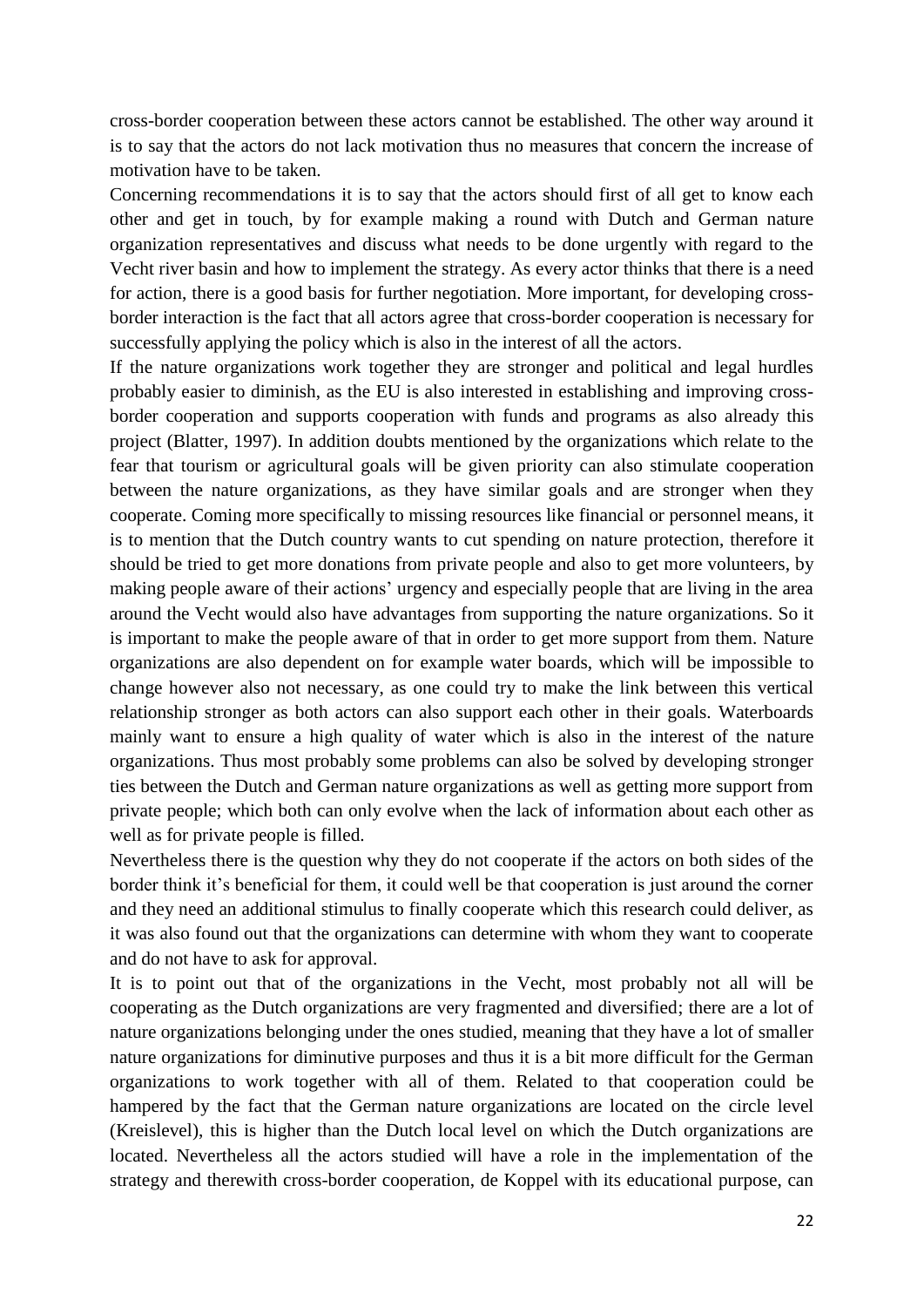for instance deliver an important support in making the people aware of the importance of nature preservation and therewith gain support from them. Similar the advice givers will have a role, as the KNNV and Vrienden van Dalfsen also advise the Province Overijssel in their actions; comparable to the NABU which gives advices and does not take direct action whereas all the other organizations not mentioned in this section rather take direct action. Thus every organizations of these studied can deliver an important input in developing cross border interaction in the Vecht river basin. It is to clearly point out that the knowledge and impact of each nature organization is important. Nevertheless it is essential that the nature organizations get to know each other and thus the first and most important step is developing contact with each other, which can also lead to a new distribution of tasks or roles.

There are some examples of cross border cooperation of the actors studied to mention, de Koppel already had some contact with German schools and with a German animal park, which shows that there is also motivation to work cross-border although no cooperation with nature NGO's concerning the natural goals of the Vechtetalstrategy developed until now but concerning educational goals of the strategy. However some language problems were experienced in this interactions. In addition an organization under the umbrella organization de Koppel, named "Stichting Vloeivelden De Krim" which mainly deals with breeding sites for birds, works together with a German organization to develop the bird habitats in Münster. They did not experience any obstacles, which is a good and motivating example showing that cross-border cooperation concerning common pool resources can work.

Lastly a conclusion will be drawn, summarizing the most important findings, while also looking at limitations as well as future research.

#### 7. Conclusion

#### *7.1. Research question*

So to come to a conclusion concerning the central research question "*what types of interaction can be found between the nature organizations in the Vecht river basin and to what extent do the types of interaction predicted by the theory correspond with the interaction responses of the nature organizations?"*, it is to say that the types of interaction predicted by the theory were mostly learning towards with the exception of three interaction rounds in which active cooperation was predicted, whereas the actors always indicated that there is no interaction and in one interaction in which active cooperation was predicted learning towards was found. So the predictions of the theory did not correspond with the types of interaction found between the nature organizations.

However some reasons for the divergences between the theory's predictions and "reality" were found, first of all the questionnaire was developed in a way that there was almost no chance for the nature organizations to descriptively indicate learning towards which unlike the other types of interaction does not imply contact between the organizations and secondly the actor characteristic capacity of each organization has to be seen as pivotal in this research. Studies similar to this one in which no power relation is found between the actors, as they cannot be divided into the target and implementer due to their equal role, the characteristic capacity is much more important in understanding interaction. In addition the theory is used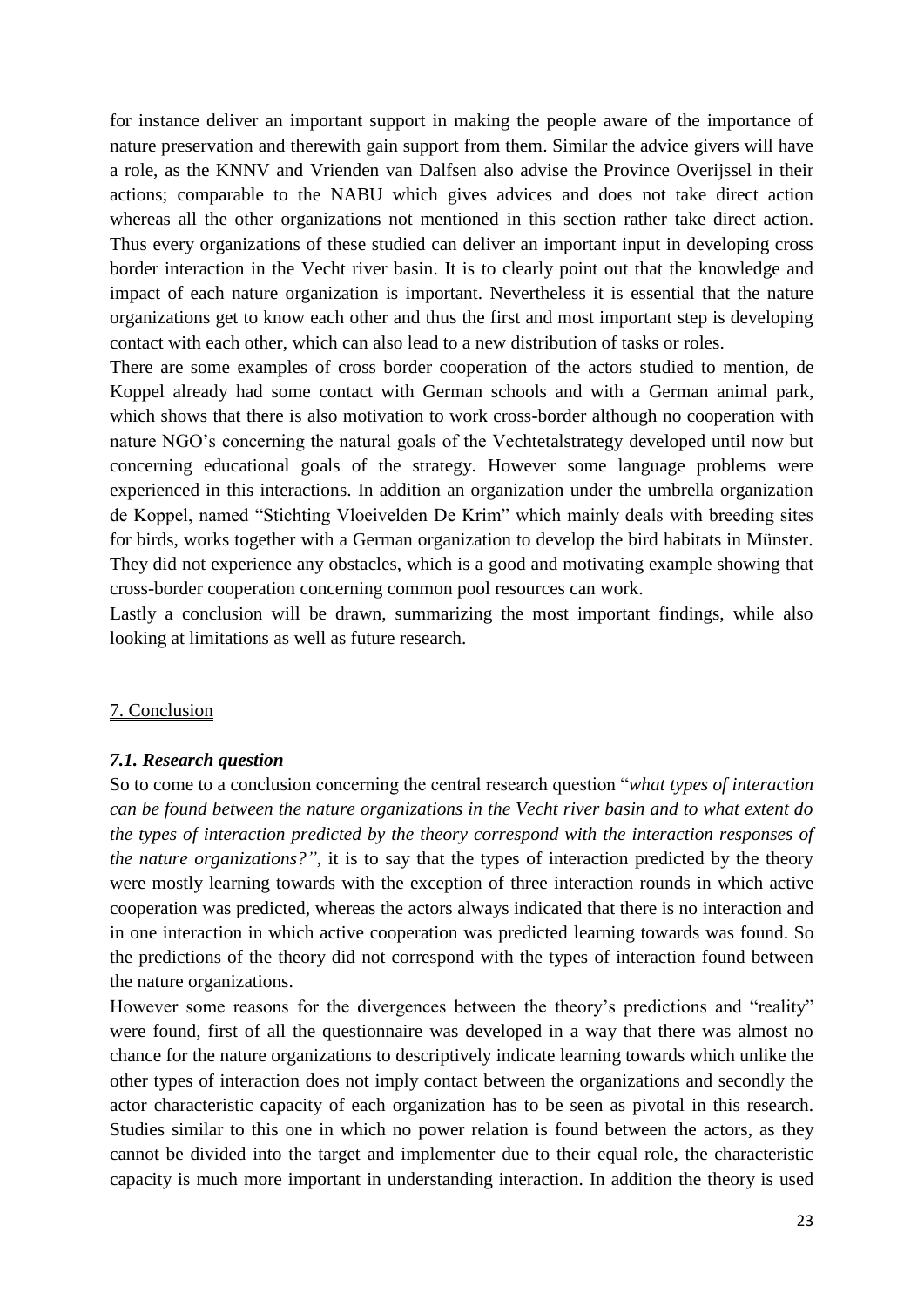beyond its' usual domain which relates to the application of a policy whereas in this study it is mainly focused on cross-border cooperation which is different as the actors are from two sides of the border. Concerning the whole civil cross-border cooperation it is to say that so far no cooperation has been developed and thus still has to be established in order to govern the common pool resources in the Vecht river basin more properly. In order to achieve this the nature organizations will have to get to know each other which when leading to cooperation will most probably also lead to a solution of the other problems found in the interaction which relate to too high dependency on other actors on a different level, as well as missing financial and personnel resources which can also be fixed by getting more support from private people. Concerning concrete cooperation which relates to the conservation and extension of nature protection areas which was low at the initiation of the strategy, it is to say that also in this regard cooperation has not been established. However maybe cooperation is just around the corner and an additional stimulus like this research is sufficient for cross-border cooperation to evolve, as it probably also makes the organizations thinking as to why they are not cooperating or putting some additional effort to that.

# *7.2. Limits of the study*

A main limitation of this research relates to the fact that it was only looked at horizontal civil cooperation so at just one part of the whole cross-border cooperation. Moreover not all nature organizations in the Vecht river basin were directly studied as de Koppel for example is an umbrella organization which also incorporates 12 smaller nature organizations but thus still represents them in this study. Additionally the fact that the nature organizations did not directly determine the type of interaction which could however also have lead to some problems as the determination would not have been consistent, could provide a limitation of this study as the nature organizations just described the interaction and the type of interaction was determined by the researcher which however gives consistency. Lastly the questionnaire in general is a limitation as interviews would probably have been a better source to get a deeper insight in the situation.

#### *7.3. Future research*

First of all future research should involve more actors not only the relationship between nature NGOs horizontally but the whole cross-border cooperation, thus the horizontal as well as vertical link between the private, civil and public organizations, as it has been seen that they are interconnected meaning the NGOs are dependent on for instance public organizations and it is also important to know about the links with the other organizations. As Berkes (2008) said that it is essential to understand the scale and institutional linkages in multilevel governance of the commons, so not only the links between the civil organizations but also between the private and public organizations as well as among these.

The Netherlands as it is the downstream riparian country is the main injured party of crossborder pollution whereas Germany is the upstream country and therefore not that endangered when it comes to pollution (Lindemann, 2008). It would be interesting to know whether this has an impact on cross-border cooperation, meaning that the Dutch part does more action regarding water quality and against water pollution.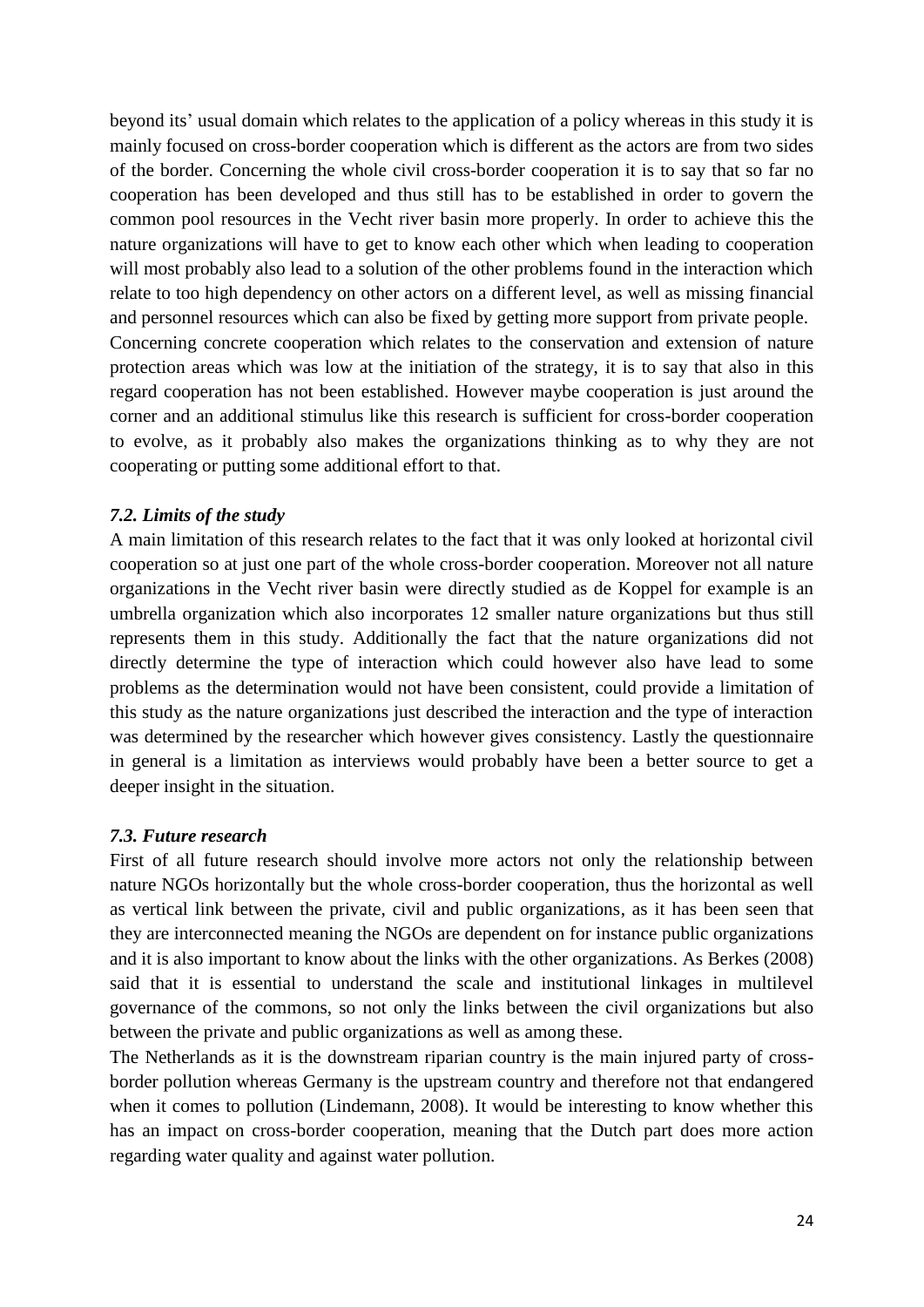# Literature list

Babbie, E. (2010). *The Practice of Social Research*. Wadsworth: Cengage Learning.

Berkes, F. (2008). Commons in a Multi-Level world. *International Journal of the Commons,*  2 (1), pp. 1-6.

Blatter, J. (1997). Explaining crossborder cooperation: A border-focused and border-external approach. *Journal of Boderland Studies* 12, (1 & 2).

Boer, C. (2012).Contextual Water Management – A study of governance and implementation processes in local stream restoration projects. Enschede, *University of Twente.*

Boer, C. and Bressers, H. (2011). *Complex and Dynamic Implementation Processes – The renaturalization of the Dutch Regge River*. Enschede, University of Twente*.*

Bressers, H. (2004). Implementing sustainable development: How to know what works, where, when and how. In: *Governance for Sustainable Development: The Challenge of Adapting Form to Function,* William M. Lafferty (Editor), Cheltenham: Edward Elgar, pp. 284-318.

Bressers, H. (2009). From public administration to policy networks: Contextual interaction analysis. In: Stéphane Narath and Frédéric Varone (eds), *Rediscovering public law and public administration in comparative policy analysis*: a tribute to Peter Knoepfel, Lausanne: Presses polytechniques et universitaires romandes & Berne: Haupt Verlag, pp. 123-142

Coenen, F. and Lulofs, K. (2007). Cross Border Co-operation on water quality in the Vecht River Basin. In: Verwijmeren, J. & Wiering, M. (Eds), *Many rivers to cross: Cross border cooperation in river managemen*t. Delft: Eburon, pp. 71-93.

DHV and NWP (2009). Themakaart Natuur. Retrieved 12th of May from [http://www.dievechte.eu/Portals/744ae193-0ab2-41d0-97f9](http://www.dievechte.eu/Portals/744ae193-0ab2-41d0-97f9-b58b1d20d5af/Documenten/Themakaart_natuur_090527.pdf) [b58b1d20d5af/Documenten/Themakaart\\_natuur\\_090527.pdf](http://www.dievechte.eu/Portals/744ae193-0ab2-41d0-97f9-b58b1d20d5af/Documenten/Themakaart_natuur_090527.pdf)

Die Vechte (n.d). Grenzüberschreitende Vechtetalstrategie. Retrieved 26th of March from <http://www.dievechte.eu/>

Gerring, J. (2012). *Social Science Methodology – A unified framework.* Cambridge: Cambridge University Press.

European Commission (2013). Natura 2000 network. Retrieved  $12<sup>th</sup>$  of May from <http://ec.europa.eu/environment/nature/natura2000/>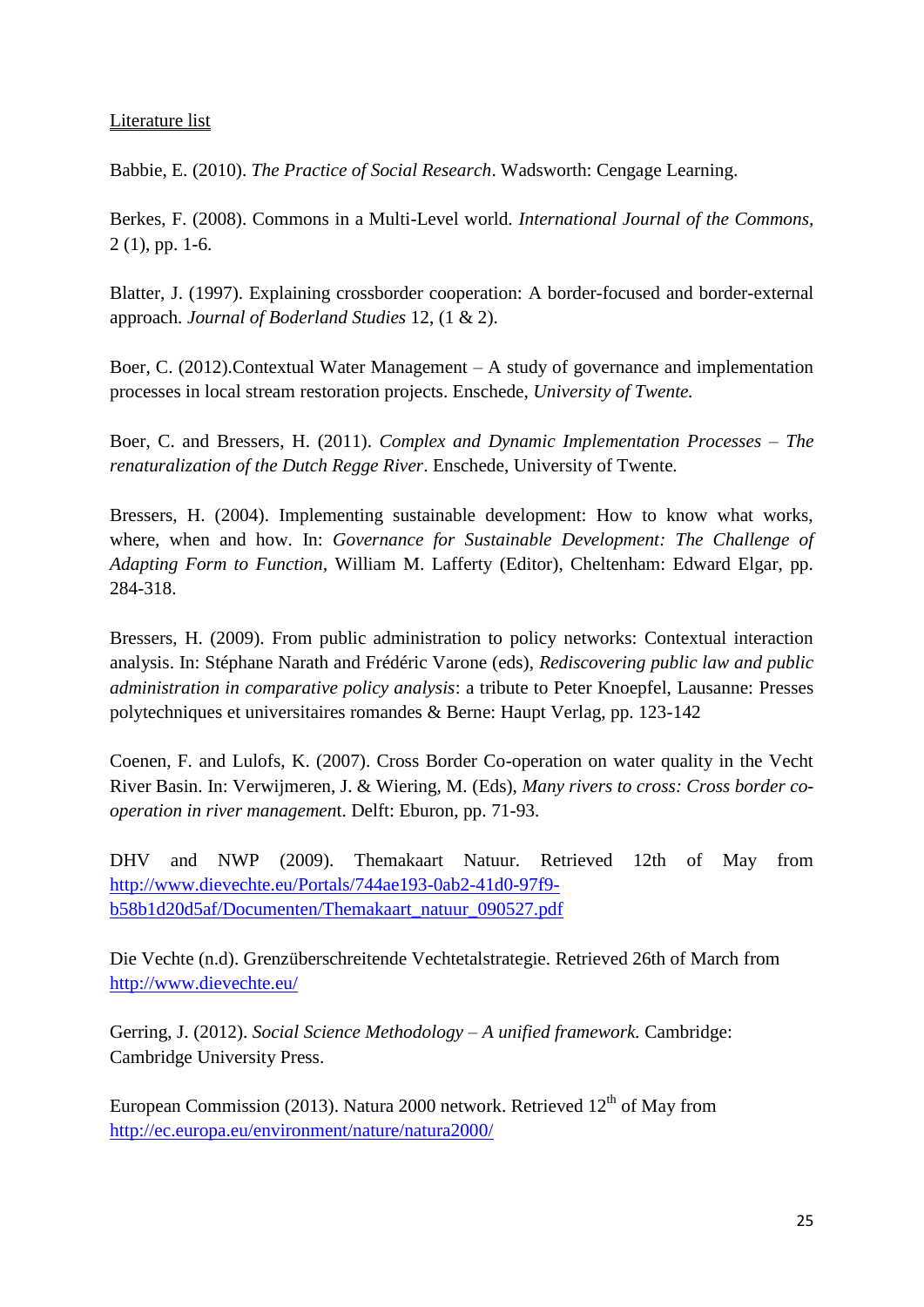Initiator Bestandsaufnahme (2008). Eine neue Strategie für die Vechte – Bestandsaufnahme. Retrieved 26th of March from [http://www.dievechte.eu/Portals/b132cd5f-5a2d-4d37-b594-](http://www.dievechte.eu/Portals/b132cd5f-5a2d-4d37-b594-7be95fd688c2/Documenten/Bestandsaufnahme_Grenz%C3%BCberschreitende_Vechtetalstrategie_M%C3%A4rz_2008.pdf) [7be95fd688c2/Documenten/Bestandsaufnahme\\_Grenz%C3%BCberschreitende\\_Vechtetalstra](http://www.dievechte.eu/Portals/b132cd5f-5a2d-4d37-b594-7be95fd688c2/Documenten/Bestandsaufnahme_Grenz%C3%BCberschreitende_Vechtetalstrategie_M%C3%A4rz_2008.pdf) [tegie\\_M%C3%A4rz\\_2008.pdf](http://www.dievechte.eu/Portals/b132cd5f-5a2d-4d37-b594-7be95fd688c2/Documenten/Bestandsaufnahme_Grenz%C3%BCberschreitende_Vechtetalstrategie_M%C3%A4rz_2008.pdf)

INTERREG (2009). Die Vechte – ein grenzloser, lebendiger Fluss : Grenzüberschreitende Vechtetal-Strategie. Retrieved 26th of April from [http://devecht.eu/Portals/744ae193-0ab2-](http://devecht.eu/Portals/744ae193-0ab2-41d0-97f9-b58b1d20d5af/Documenten/D_Vechtvisie_internet.pdf) [41d0-97f9-b58b1d20d5af/Documenten/D\\_Vechtvisie\\_internet.pdf](http://devecht.eu/Portals/744ae193-0ab2-41d0-97f9-b58b1d20d5af/Documenten/D_Vechtvisie_internet.pdf)

Lindemann, S. (2008). Understanding Water Regime Formation – A Research Framework with Lessons from Europe. *Global Environmental Politic,* 8 (4), 117-140.

Mankiw, N.G. and Taylor, M.P. (2006). *Microeconomics*. London: Thomson Learning.

Ostrom, E. & Burger, J. & Field, C.B. & Norgaard, R. B. & Policansky, D. (1999). Revisiting the commons: Local Lessons, Global challenges. *Science,* 284, pp.278-282.

Owens, K.A. (2008). Understanding how actors influence policy implementation – A comparative study of wetland restorations in New Jersey, Oregon, the Netherlands and Finland. Enschede, *University of Twente.*

Vikolainen, V. (2012). Nature at work – The feasibility of Building with Nature projects in the context of EU Natura 2000 implementation. Enschede, *University of Twente*.

Vinke de Kruijff, J. (2013). Transferring water management knowledge – How actors, interaction and context influence the effectiveness of Dutch-funded projects in Romania. Enschede, *University of Twente.*

Wiering, M., Lulofs, K., Verwijmeren, J. and Feld, C (2010). Experiences in Regional Cross Border Co-operation in River Management. Comparing Three Cases at the Dutch-German Border. *Water resource manage,* 24 (11), 2647- 2672.

Yin, R.K. (2009). *Case study Research: Design and Methods*. California: Sage Publications.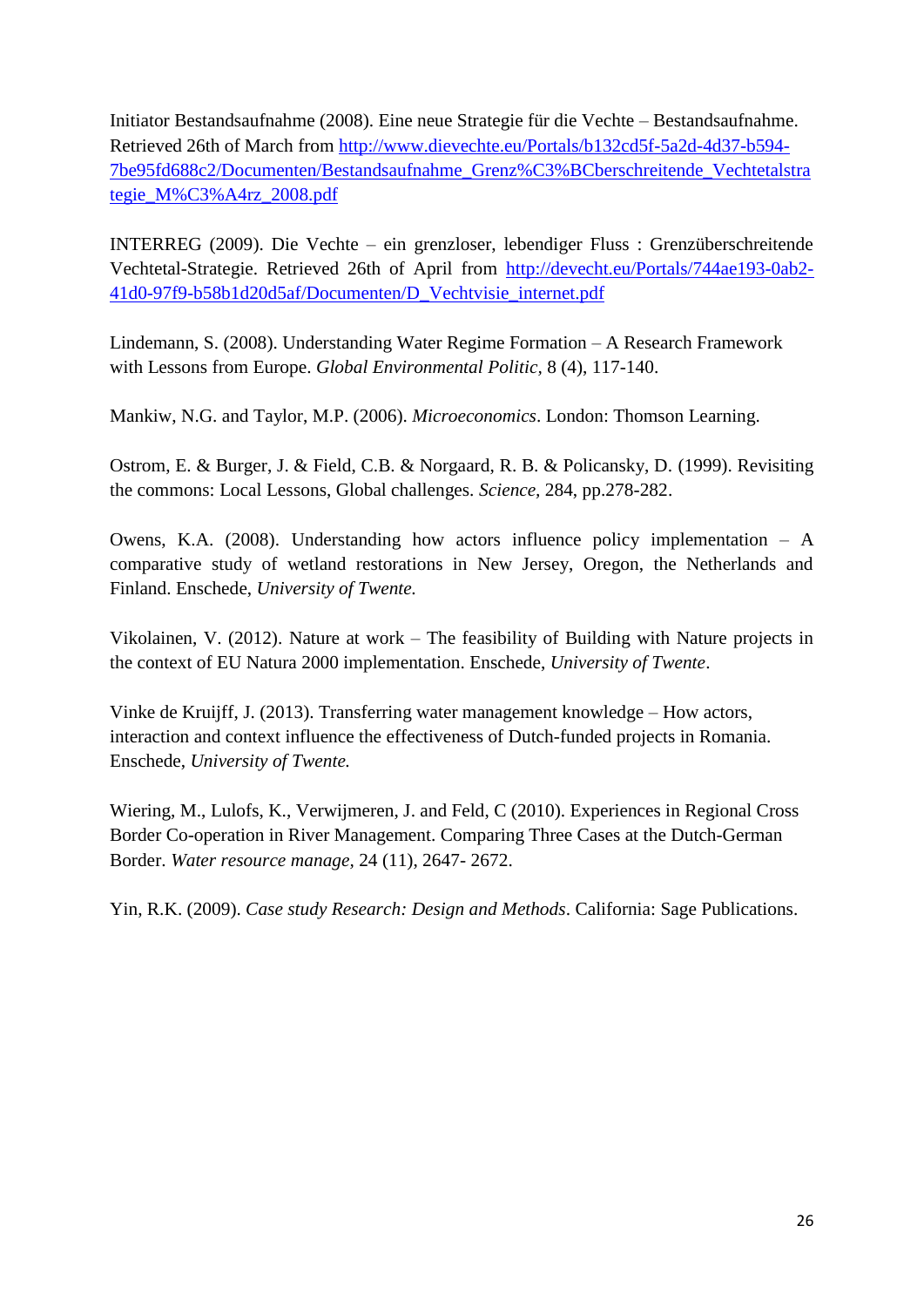# Appendix

#### Table 1

Conceptualization Motivation Compatibility of strategy objectives with interest of organization Attitude towards the implementation objective Sense of urgency of implementation Implementability of Strategy External pressure Presence of obstacles Self-effectiveness related to capacity

Conceptualization Cognition Presence of information about existence of strategy and its benefits Knowledge of role in strategy, requirements of strategy Presence of information about existence and role of other nature organizations

Conceptualization Capacity and Power Presence of resources – finances, personnel, knowledge and time Dependence on other actors Assessment of responsibility and own resources

#### Table 2

| Motivation | Motivation     | Information | Balance of        | Outcome         |
|------------|----------------|-------------|-------------------|-----------------|
| Actor 1    | Actor 2        |             | Power             |                 |
| $^{+}$     | $^{+}$         | $^{+}$      |                   | Active          |
|            |                |             |                   | cooperation     |
| $+$        | $\overline{0}$ | $+$         |                   | Cooperation     |
| $^{+}$     |                | $+$         | - (positive actor | Forced          |
|            |                |             | dominant)         | cooperation     |
| $^{+}$     | $+$ /0         |             |                   | Learning        |
|            |                |             |                   | towards         |
| $^{+}$     |                |             |                   | No Interaction, |
|            |                |             |                   | create another  |
|            |                |             |                   | situation       |
| $^{+}$     |                | $^{+}$      | - (negative actor | Obstruction     |
|            |                |             | dominant)         |                 |
| $+$        |                | $^{+}$      | $^{+}$            | Opposition (can |
|            |                |             |                   | take form of    |
|            |                |             |                   | negotiation or  |
|            |                |             |                   | conflict)       |
| $-1/0$     | $-1/0$         | $+/-$       |                   | None            |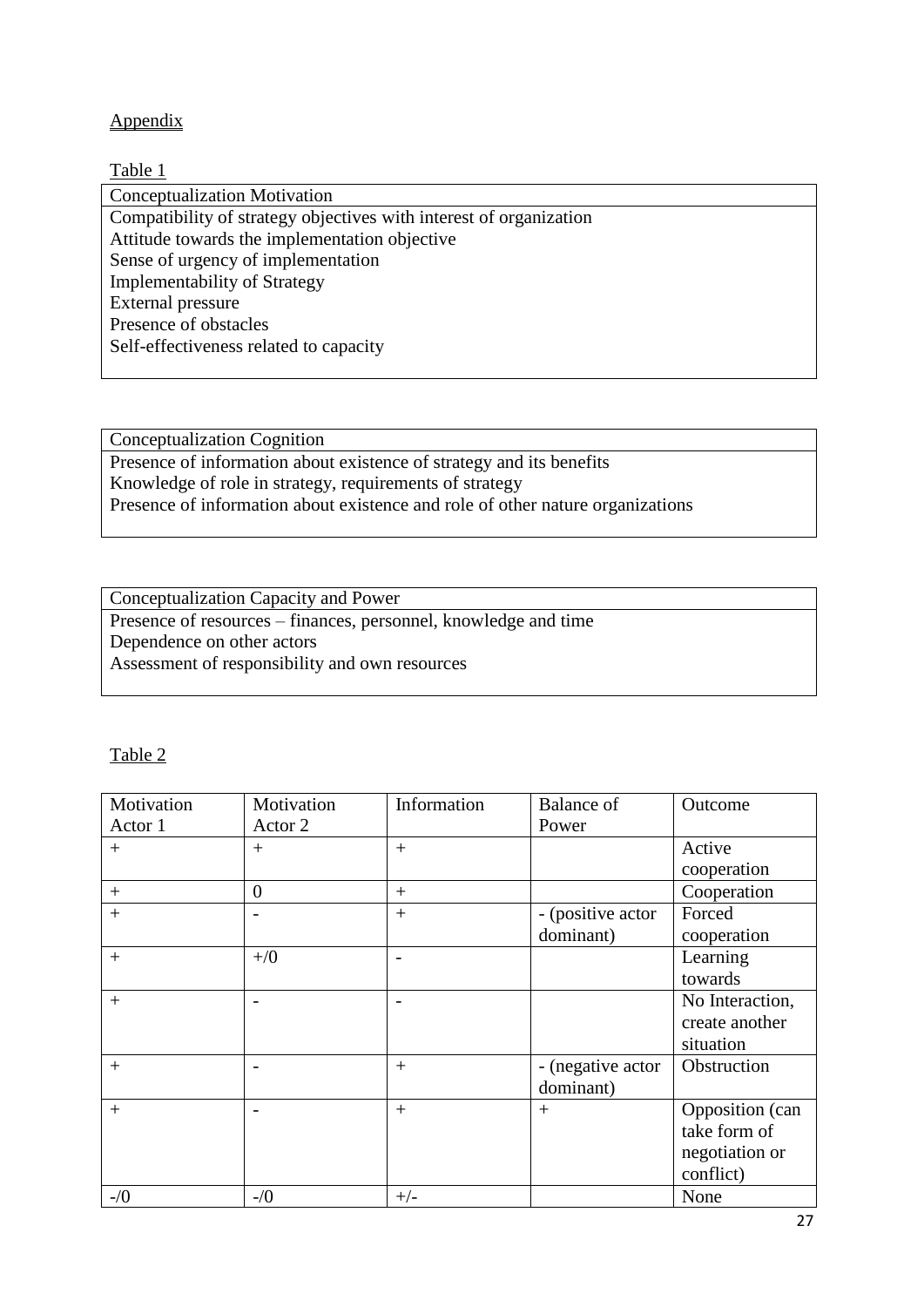Balance of power  $\rightarrow$  - unequal so one dominant actor; + about equal balance of power  $0 =$  neutral

None interaction always develops when both actors do not have motivation or are neutral. It is to point out that the balance of power is not important in the determination of every type of interaction.

#### **Questionnaire**

|  | Name of your organization: |
|--|----------------------------|
|  |                            |

#### Questions:

1. What are your primary goals/interests in nature protection?

2. What are your goals/interests specifically for the Vecht river basin?

3. Are you familiar with the Vechtetalstrategy (Ruimte voor de Vecht)? And the implied projects?

 $YES \Box$  NO

# **ONLY ANSWER NEXT QUESTIONS (4-22) IF YOU ARE AWARE OF THE VECHTETALSTRATEGY (= RUIMTE VOOR DE VECHT)**

4. Do you know about the benefits of the Vechtetalstrategy?  $NO$ 

| Y<br>٠o<br>$\overline{\phantom{a}}$<br>- |  |  |  |  |  |
|------------------------------------------|--|--|--|--|--|
|------------------------------------------|--|--|--|--|--|

|             | 5. Is the Vechtetal strategy in line with your interests? |  |
|-------------|-----------------------------------------------------------|--|
| YES         | $NO$                                                      |  |
| If not why? |                                                           |  |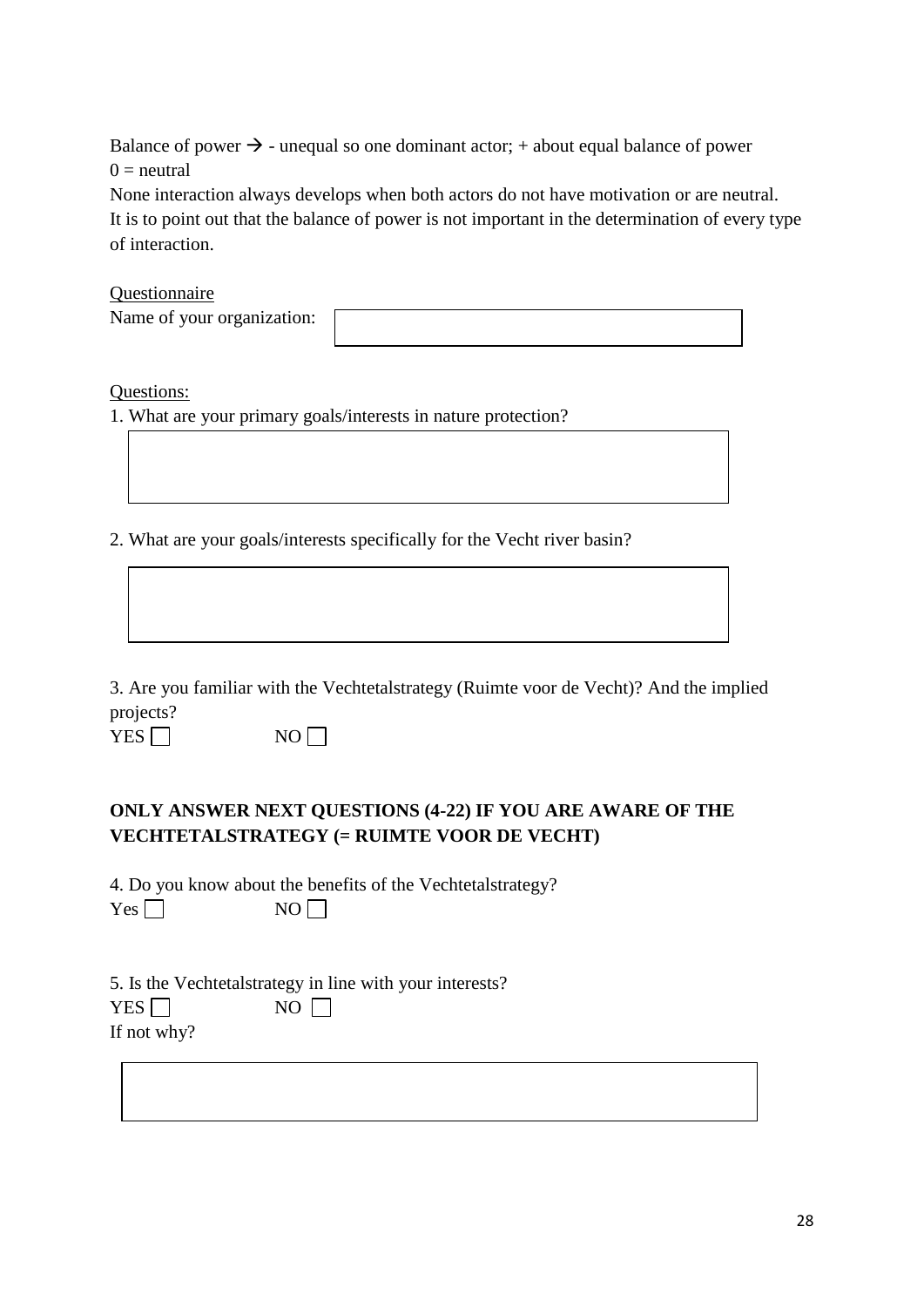6. To which degree does the application of the Vechtetalstrategy contribute to your goals and interests? On a scale from 1 to 10 (1 lowest degree, 10 hightest) Please choose

|                              | 7. How urgent do you think is it to implement the strategy?                                |  |
|------------------------------|--------------------------------------------------------------------------------------------|--|
|                              | On a scale from 1 to 10 (1 means not urgent at all, 10 means very urgent)                  |  |
| Wählen Sie ein Element aus.  |                                                                                            |  |
|                              |                                                                                            |  |
|                              | 8. Do you think the strategy is realistic, thus implementable?                             |  |
| YES $\Box$                   | NO                                                                                         |  |
| If no why do you think so?   |                                                                                            |  |
|                              |                                                                                            |  |
|                              |                                                                                            |  |
|                              |                                                                                            |  |
|                              |                                                                                            |  |
|                              | 9. Were you involved in developing the Vechtetalstrategy?                                  |  |
| YES                          | NO                                                                                         |  |
|                              |                                                                                            |  |
|                              | 10. Do you know about your role concerning the application of the strategy?                |  |
| YES $\Box$                   | NO <sub>1</sub>                                                                            |  |
|                              | Are you aware of potential requirements for application of the strategy?                   |  |
| YES $\Box$                   | NO                                                                                         |  |
|                              |                                                                                            |  |
|                              |                                                                                            |  |
|                              | 11. Do you feel like you have enough finances, personnel, knowledge and time to adopt the  |  |
| Vechtetalstrategy?           |                                                                                            |  |
| YES $\Box$                   | NO <sub>l</sub>                                                                            |  |
| If not what are you lacking? |                                                                                            |  |
|                              |                                                                                            |  |
|                              |                                                                                            |  |
|                              | 12. Do you think you are dependent on any other actor concerning resources?                |  |
| <b>YES</b>                   | NO                                                                                         |  |
| IF yes from whom?            |                                                                                            |  |
|                              |                                                                                            |  |
|                              |                                                                                            |  |
|                              |                                                                                            |  |
|                              |                                                                                            |  |
|                              | 13. Do you think you have more resources at your disposal than other nature organizations? |  |

|                  | 19. Do you think you have more resources at your disposal than other hatare organizations |
|------------------|-------------------------------------------------------------------------------------------|
| YES <sup>I</sup> | NO LI                                                                                     |
|                  | IF yes, do you think you have a bigger responsibility in applying the strategy?           |
| YES              | NO L                                                                                      |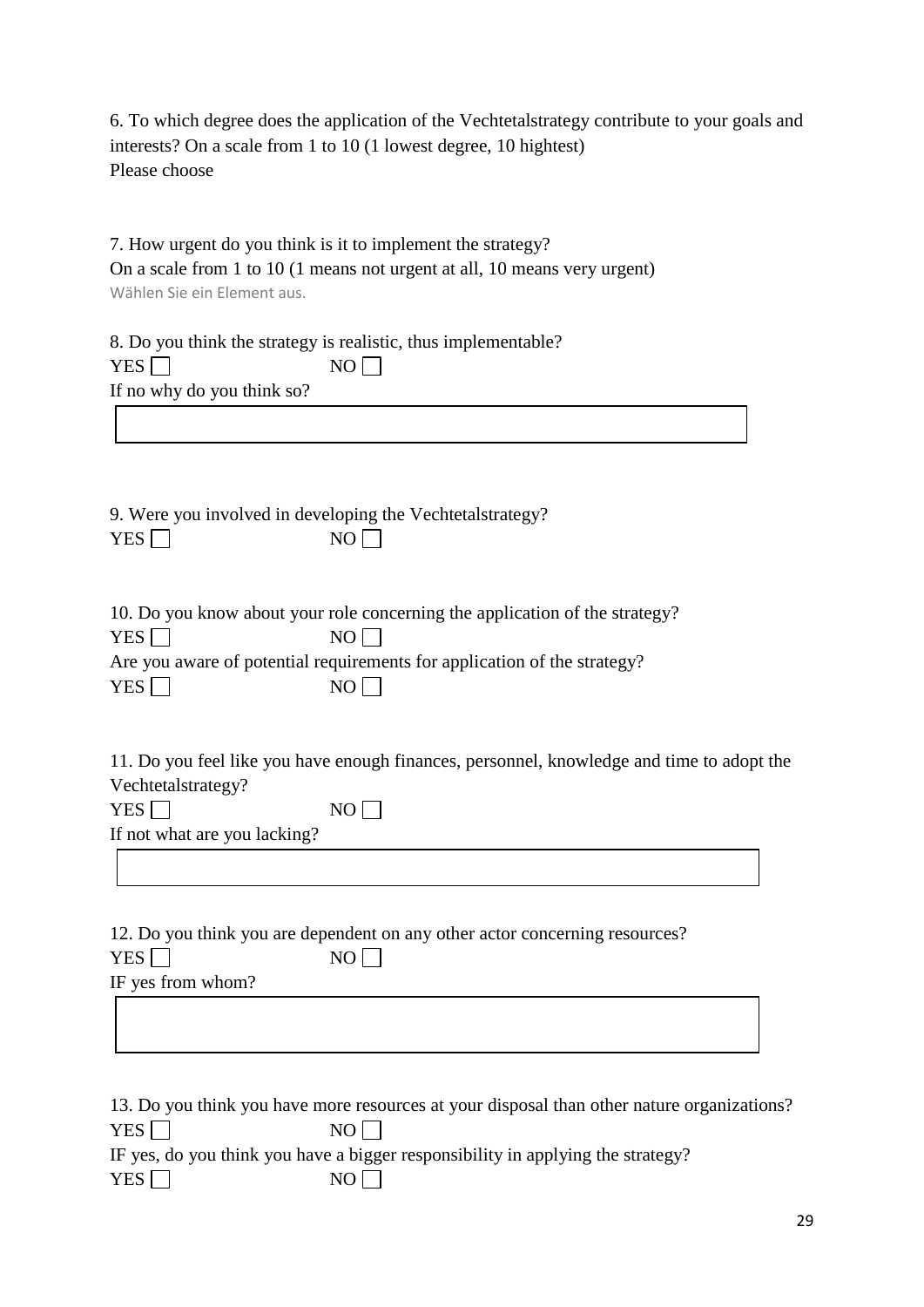|                      | 14. Do you think the Vechtetal strategy benefits cross-border cooperation? |  |
|----------------------|----------------------------------------------------------------------------|--|
| YES I                | $NO$ $\Box$                                                                |  |
| Why do you think so? |                                                                            |  |

15. Do you know about the cross-border NGOs that work in the Vecht river basin on the other side of the border?

 $YES \t{N}{O}$ If yes about which ones?

| List of German actors (nature protection organizations) in the Vecht river basin |  |  |  |
|----------------------------------------------------------------------------------|--|--|--|
|                                                                                  |  |  |  |

Dutch actors

Nature organizations under the Groen Platform:

- 1. De Koppel, Hardenberg
- 2. Vereniging Natuur en Milieu De Vechtstreek, Ommen
- 3. Vrienden van Dalfsen, Dalfsen
- 4. Koninklijke Nederlandse Natuurhistorische Vereniging, Zwolle
- 5. Initiatiefgroep Ijssel-Vechtdelta, Dalfsen-Zwolle

German actors

- 1. NABU
- 2. BUND

|                                                                              |  |      | 16. Do you work together with any cross-border NGO from the list above? |  |  |
|------------------------------------------------------------------------------|--|------|-------------------------------------------------------------------------|--|--|
| YES $\Box$                                                                   |  | $NO$ |                                                                         |  |  |
| $\mathbf{r} \cdot \mathbf{r}$ , and the set of $\mathbf{r} \cdot \mathbf{r}$ |  |      |                                                                         |  |  |

If yes which ones?

If yes please describe the cooperation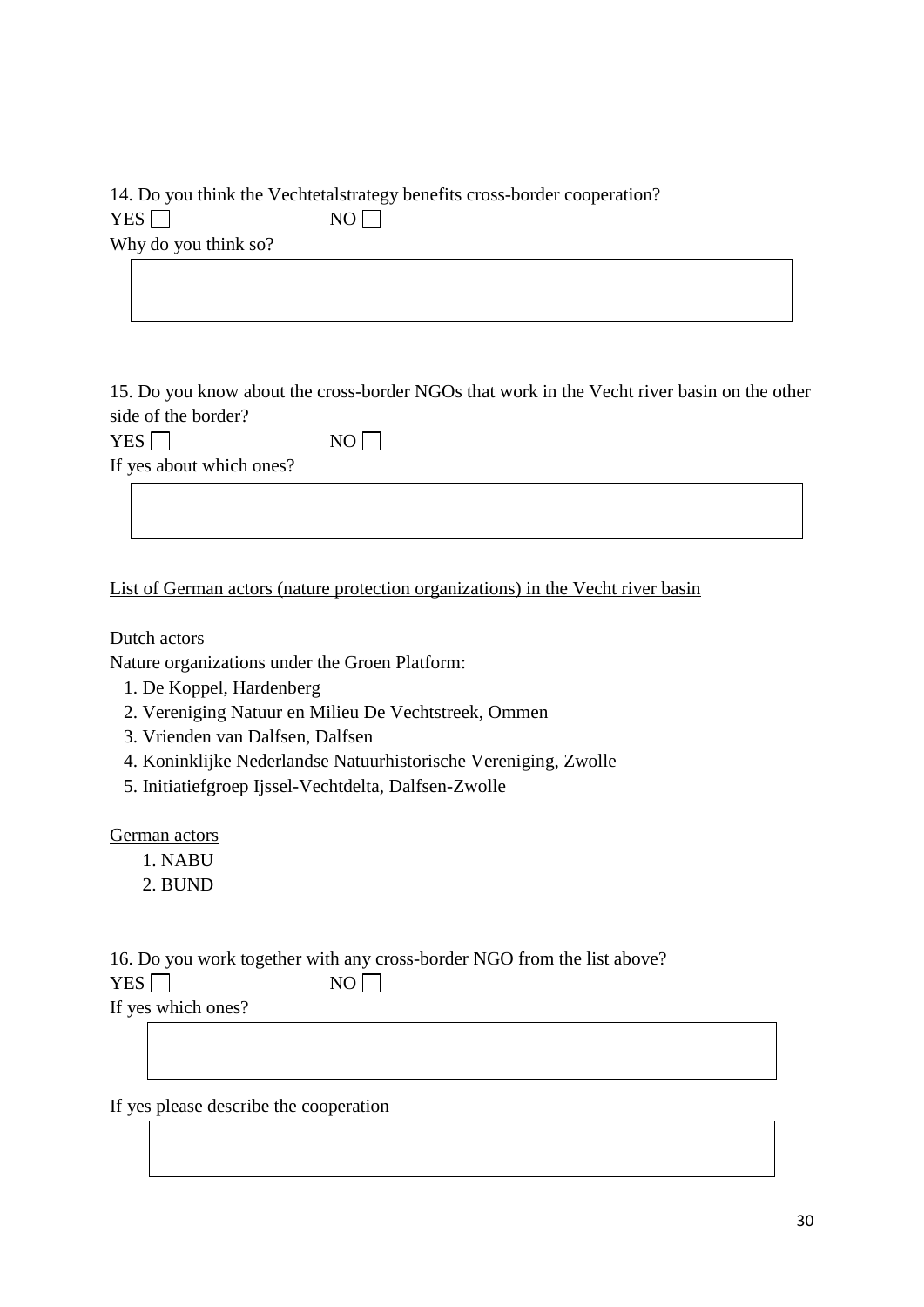17. Do you work together with any other cross-border NGO not listed above?  $YES \Box$  NO  $\Box$ If yes which one?

# **PLEASE ONLY ANSWER IN CASE OF CROSSBORDER COOPERATION (QUESTION 18+19)**

18. Are there any obstacles you have encountered while cooperating with other nature protection organizations cross-border?

| <b>YES</b> | NO. |  |
|------------|-----|--|
|            |     |  |

If yes which obstacles?

19. Have you experienced any other problems that make cross-border cooperation more difficult?

| YES $\Box$     |  |
|----------------|--|
| $\cdots$<br>TГ |  |

|  | IF yes which ones? |  |
|--|--------------------|--|
|  |                    |  |

20. Do you feel it is your duty to participate in the strategy?  $YES \Box$  NO  $\Box$ Why do you feel so?

 $NO$ 

21. Do you feel pressured to take part in the Vechtetalstrategy?  $YES \Box$  NO If yes by whom? An actor included in the list?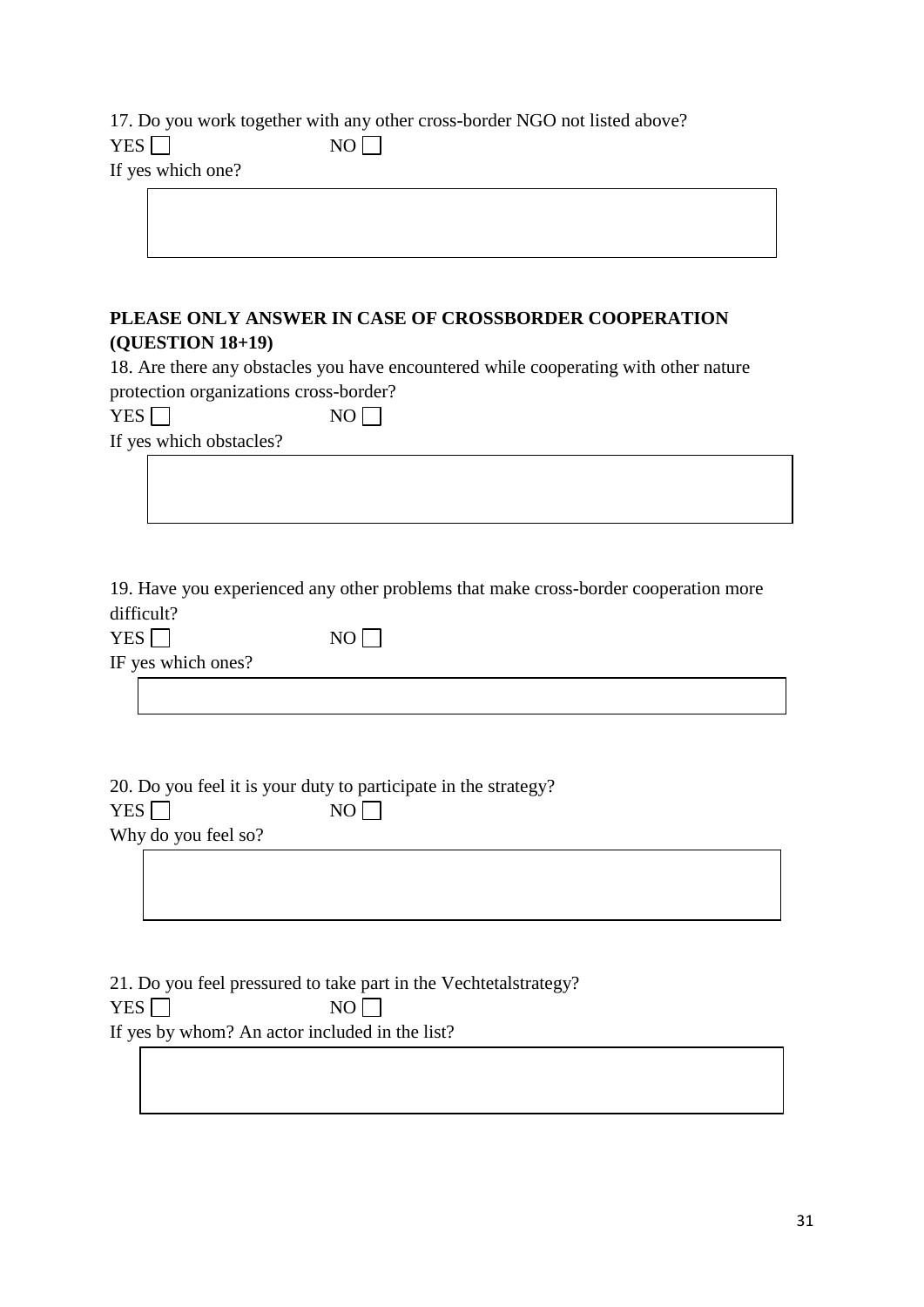22. Do you think it is important for the NGOs to cooperate cross-border for achieving the goals of the strategy?

| <b>YES</b>      | N <sub>0</sub> |  |  |
|-----------------|----------------|--|--|
| Why or why not? |                |  |  |
|                 |                |  |  |
|                 |                |  |  |
|                 |                |  |  |

# **PLEASE ANSWER IN ANY CASE**

23. Does your organization cooperate with a crossborder organization on an individual basis not within the scope of the Vechtetalstrategy?

 $YES \Box$  NO

IF yes, please describe

# Table 3 Types of interaction

# 1. Interaction BUND – De Koppel

| Motivation<br><b>BUND</b> | Motivation<br>De Koppel | Cognitions | Capacity<br>and power | Predicted Type of   Indication<br>Interaction | <b>NGOs</b>         |
|---------------------------|-------------------------|------------|-----------------------|-----------------------------------------------|---------------------|
|                           |                         |            |                       | Active<br>cooperation                         | Learning<br>towards |

# 2. Interaction BUND – Vereniging Natuur en Milieu De Vechtstreek

| Motivation  | Motivation | Cognitions | Capacity  | Predicted Type of   Indication |             |
|-------------|------------|------------|-----------|--------------------------------|-------------|
| <b>BUND</b> | Vereniging |            | and Power | Interaction                    | <b>NGOs</b> |
|             |            |            |           | Learning towards               | No          |
|             |            |            |           |                                | Interaction |

#### 3. Interaction BUND – Vrienden van Dalfsen

| Motivation<br><b>BUND</b> | Motivation<br>Vrienden | Cognitions | Capacity<br>and Power | Predicted Type of   Indication<br>interaction | <b>NGOs</b>       |
|---------------------------|------------------------|------------|-----------------------|-----------------------------------------------|-------------------|
|                           |                        |            |                       | Learning towards                              | No<br>interaction |

# 4. Interaction BUND - Koninklijke Nederlandse Natuurhistorische Vereniging

| Motivation<br><b>BUND</b> | Motivation<br><b>KNNV</b> | Cognitions | Capacity<br>and Power | Predicted Type of   Indication<br>Interaction | <b>NGOs</b>                   |
|---------------------------|---------------------------|------------|-----------------------|-----------------------------------------------|-------------------------------|
|                           |                           |            |                       | Learning towards                              | N <sub>0</sub><br>Interaction |